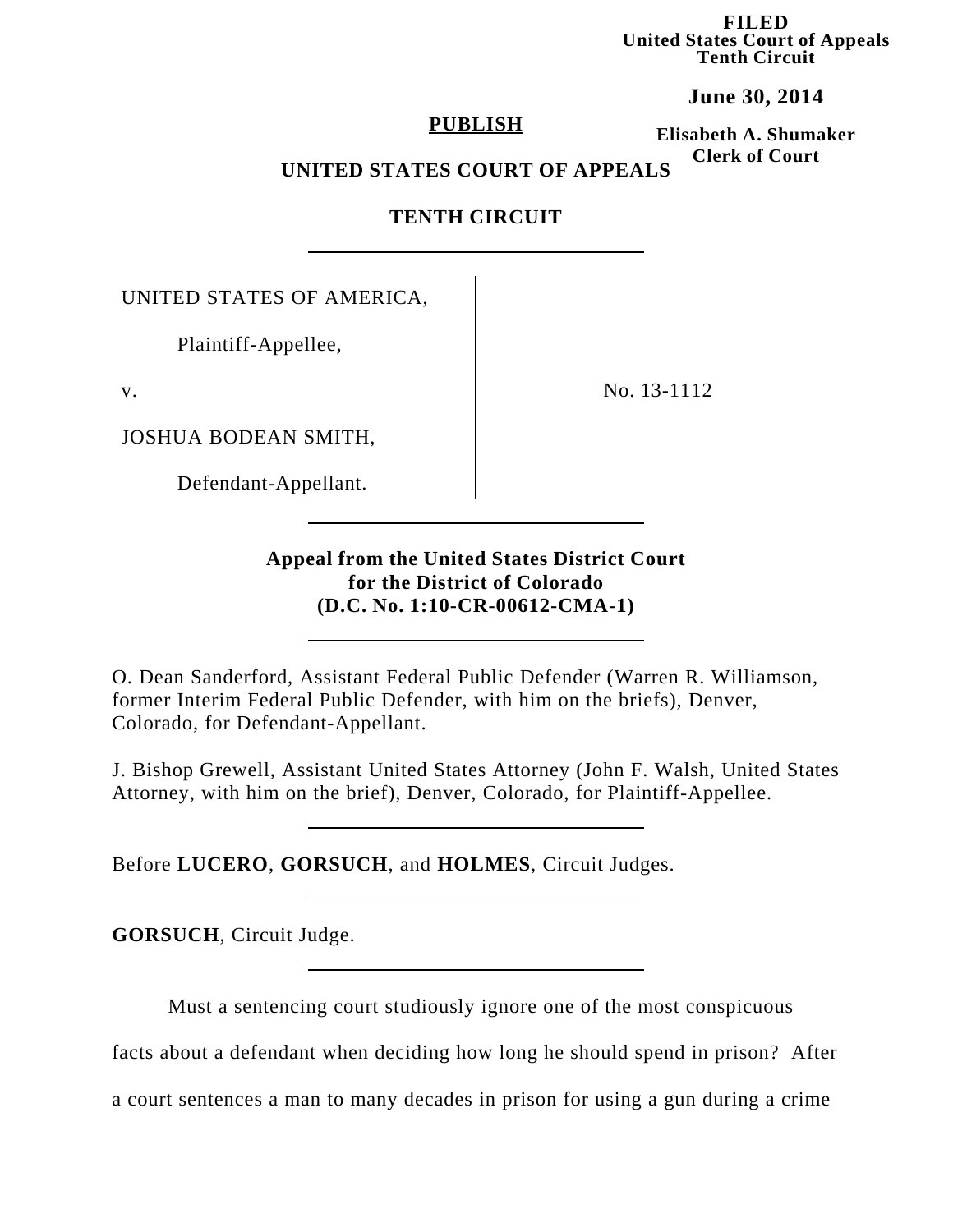of violence, must the court pretend the gun sentence doesn't exist when weighing an appropriate prison term for the underlying crime of violence?

That's the blinkered view the government persuaded the district court to adopt in this case. No one doubts that Joshua Smith deserves a long prison sentence. He robbed two stores and shot the managers in both. For his conduct he stands convicted of two counts of robbery (18 U.S.C. § 1951) and two counts of using a gun "during and in relation to" those "crime[s] of violence" (18 U.S.C. § 924(c)). At sentencing, the district court began by recognizing that § 924(c) mandated a 35-year prison term for Mr. Smith's gun use during the robberies. Turning then to the task of fixing a sentence for the robberies themselves, the court acknowledged any robbery sentence had to run consecutively to, not concurrently with, the mandatory gun sentence. Still, the question remained how long Mr. Smith's robbery sentence should be. How much more prison time beyond about 2045 — when Mr. Smith will be 55 years old and otherwise eligible for release — might be necessary and just. Normally, of course, a district court enjoys considerable discretion when it comes to picking a prison term within the applicable statutory range. But at the government's urging in this case the district court decided there was one set of facts it had to disregard — Mr. Smith's § 924(c) gun convictions and the lengthy sentence it just issued for them.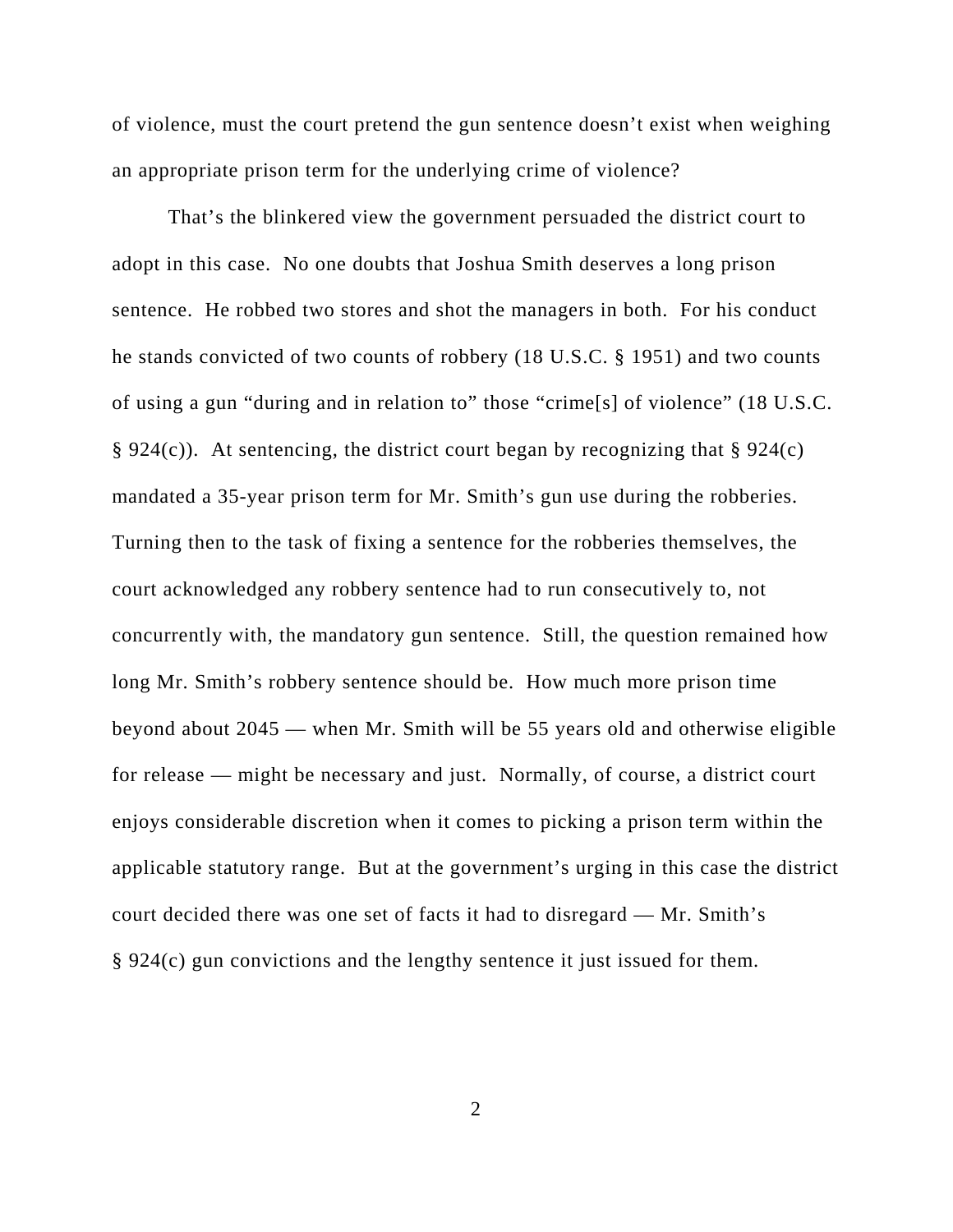When it comes to those facts alone the government argued and the district court held a sentencing judge must remain willfully blind. According to the government, a sentencing judge is powerless to reduce by a year, a month, or a day the prison time it issues for an underlying crime of violence in light of a simultaneously issued § 924(c) gun sentence. A judge can't so much as consider the fact a  $\S 924(c)$  conviction and sentence exist. Even if the  $\S 924(c)$  conviction and sentence guarantee the defendant a prison term of many decades. Even if the § 924(c) prison term is certain to outlast the defendant's life and the lives of every person now walking the planet — itself no fanciful possibility. *See, e.g.*, *Deal v. United States*, 508 U.S. 129 (1993); *United States v. Angelos*, 345 F. Supp. 2d 1227, 1260-61 (D. Utah 2004), *aff'd*, 433 F.3d 738 (10th Cir. 2006). On the government's view, a district court must always and categorically disregard the sentence it has just pronounced for a  $\S 924(c)$  gun conviction when turning to consider an appropriate sentence for the underlying and intimately related crime of violence. Such a rule may not test the limits of the human capacity for selfdeception. But if allowed to stand it would transform the act of sentencing in these cases from a searching and fact-sensitive inquiry aimed at finding a fitting punishment into an enterprise built on a fiction, even a suspension of disbelief.

We are convinced the law doesn't require so much from sentencing courts. Neither should the perfidiousness of a defendant's conduct be allowed to obscure (or perhaps warp) the law's teachings on this score. Viewed with a cold eye, the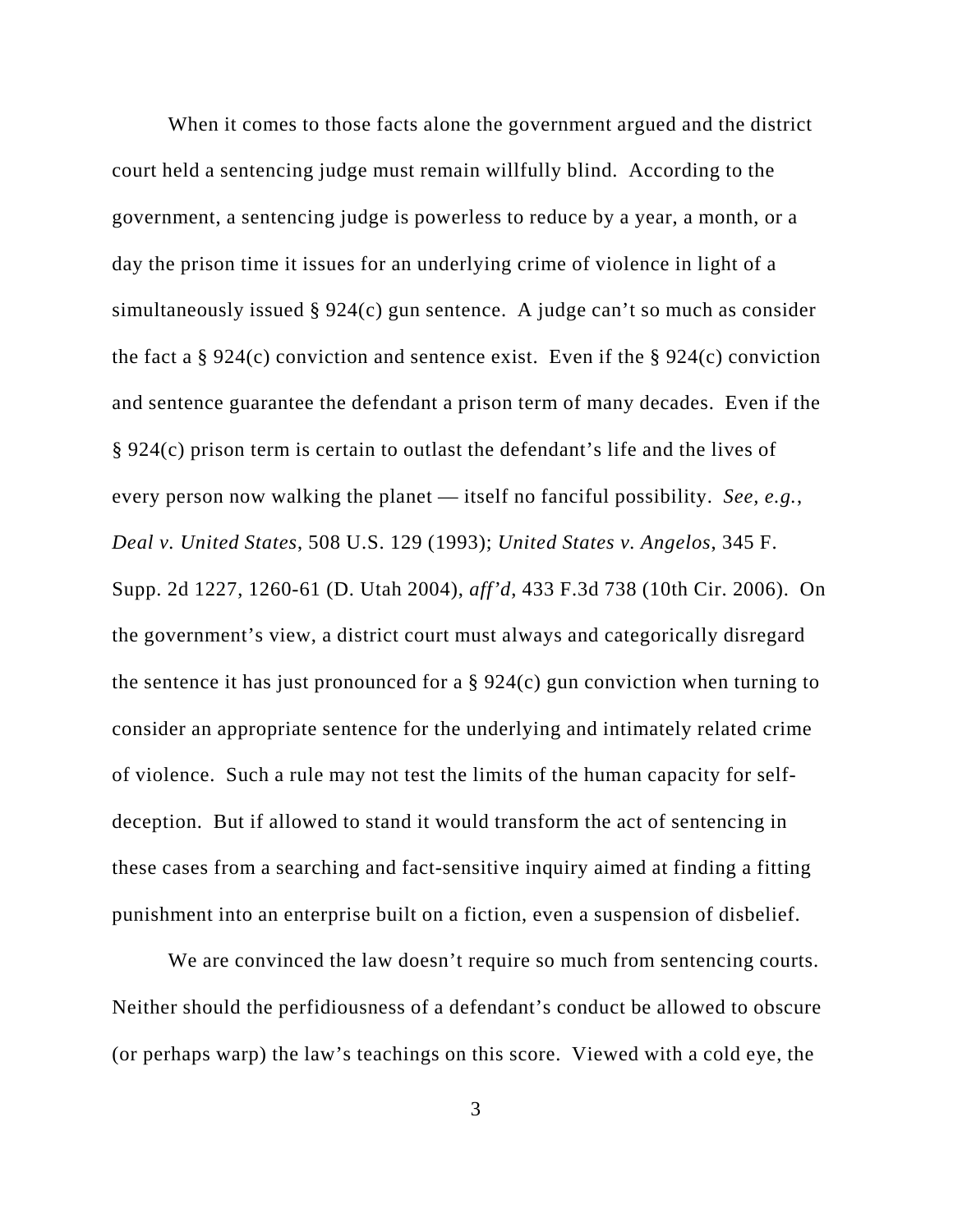relevant statutes permit a sentencing court to consider a defendant's § 924(c) conviction and sentence just as they permit a sentencing court to consider most any other salient fact about a defendant. To say this much isn't to suggest a sentencing court *must* reduce a defendant's related crime of violence sentence in light of his mandatory gun enhancement sentence under § 924(c). Only that the court is not *required* to feign the sort of ignorance the government demands.

\*

We begin with 18 U.S.C. § 3661. "No limitation," says the statute, may be placed on a court's power to consider information about a defendant's "background, character, and conduct" when seeking to fashion an appropriate sentence. *Id.* As the Supreme Court has explained, this provision ensures sentencing judges access to "the widest possible breadth of information about a defendant" so that the punishments they issue "suit not merely the offense but the individual." *Pepper v. United States*, 131 S. Ct. 1229, 1240 (2011) (quoting *Wasman v. United States*, 468 U.S. 559, 564 (1984)); *see also Williams v. New York*, 337 U.S. 241, 247 (1949) ("[T]he punishment should fit the offender and not merely the crime."). In this way, the statute preserves a long tradition, one extending back "before . . . the American colonies became a nation," a tradition of affording judges "discretion in the sources and types of evidence" they may consult at sentencing, subject of course and always to the Constitution's constraints. *Pepper*, 131 S. Ct. at 1240 (quoting *Williams*, 337 U.S. at 246).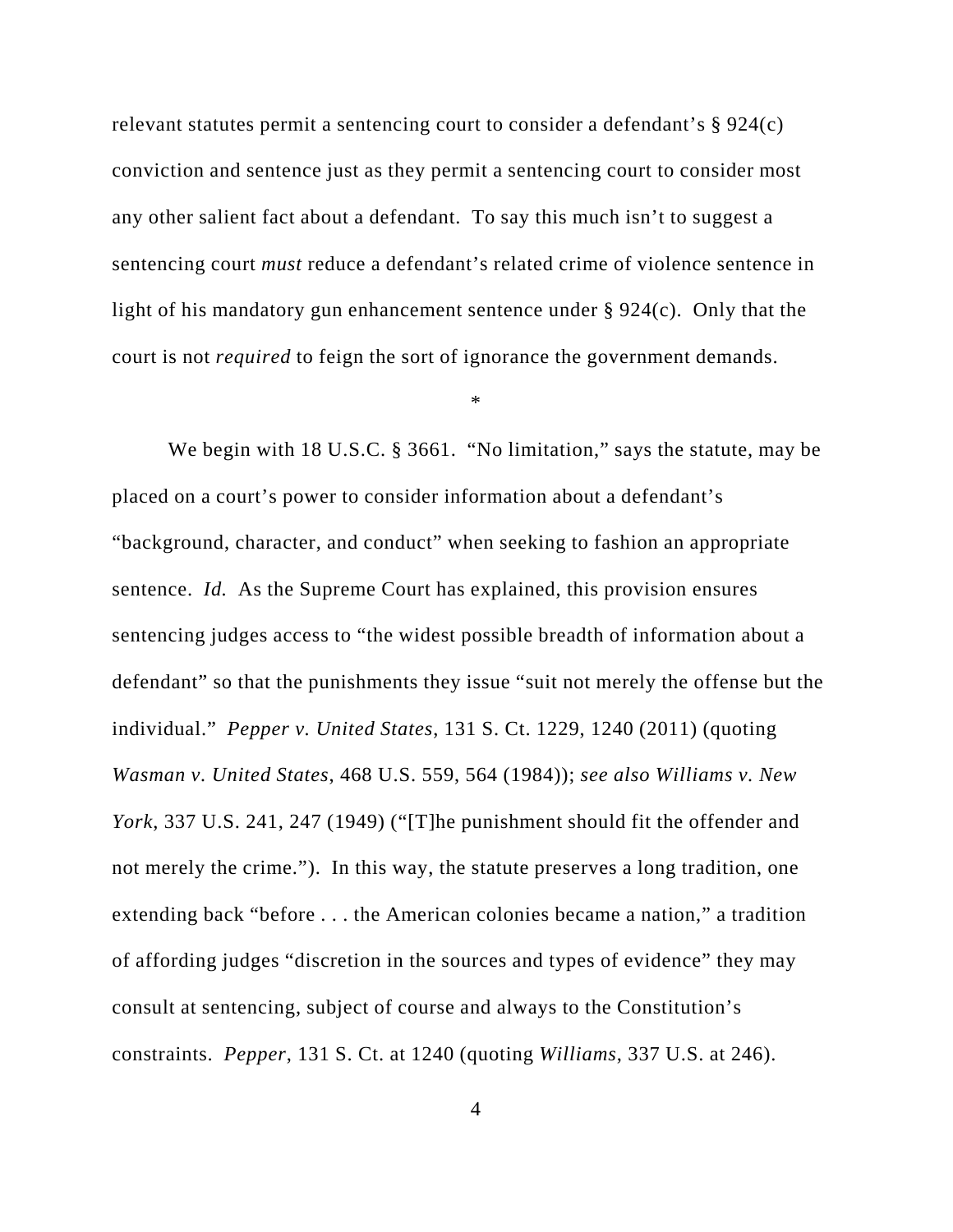The government's theory in this appeal sits uncomfortably with § 3661, the Supreme Court's interpretation of it, and the historical practice it embodies. Rather than ensure a sentence predicated on a full view of the defendant, the government asks us to bar sentencing courts from considering an entire category of information about him. This despite the fact the Supreme Court has warned that placing such "categorical bar[s]" on the information available to sentencing courts risks "directly contraven[ing] Congress'[s] expressed intent in § 3661." *Pepper*, 131 S. Ct. at 1242. Despite the Court's declaration that § 3661's "broad language" does not provide "any basis for the courts to invent a blanket prohibition against considering certain types of evidence at sentencing." *United States v. Watts*, 519 U.S. 148, 152 (1997) (per curiam). And despite the fact the Court has rejected proposal after proposal seeking to impose non-constitutional limits on the information a court may consider at sentencing. *See, e.g.*, *Williams v. Oklahoma*, 358 U.S. 576, 584-86 (1959) (rejecting categorical bar against considering conduct related to one count of conviction when sentencing for an independent count of conviction); *Nichols v. United States*, 511 U.S. 738, 746-49 (1994) (defendant's prior convictions); *Witte v. United States*, 515 U.S. 389, 397- 401 (1995) (conduct for which the defendant may later be prosecuted and convicted); *Pepper*, 131 S. Ct. at 1241-43 (post-conviction rehabilitation efforts).

The government's theory in this appeal sits uneasily, too, with the even more specific guidance the Supreme Court has provided about § 3661's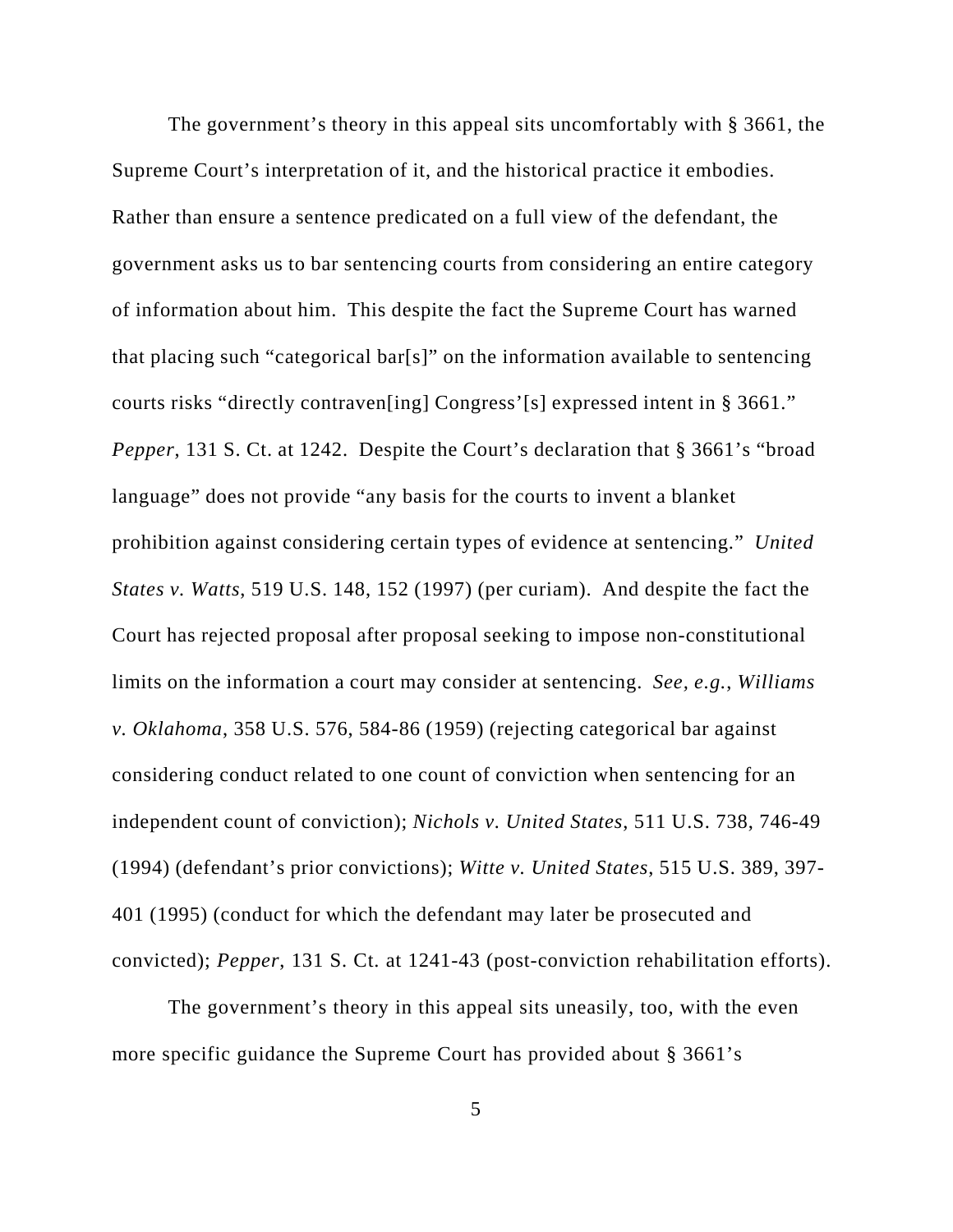application in the § 924(c) context. In *United States v. Watts*, the Court read § 3661 to permit a sentencing court to find by a preponderance of the evidence that the defendant engaged in the conduct alleged in a  $\S 924(c)$  charge — even though he was *acquitted* on that charge — and then use that finding to enhance his sentence for the underlying crime of violence. 519 U.S. at 156-57. And given that, one might well ask this: How can it be that § 3661 authorizes a sentencing court to consider facts related to a defendant's § 924(c) *acquittal* when fashioning a sentence for the underlying crime of violence but not facts related to his § 924(c) *conviction and sentence*?

If anything, the case for applying § 3661 would seem a good deal more compelling here than there. After all, even if § 3661 allows the practice in *Watts* one could debate whether the Constitution prohibits it, forbidding courts (at least usually) from imposing greater punishments that depend on facts neither admitted by the defendant nor found by a jury. *See Alleyne v. United States*, 133 S. Ct. 2151, 2160-63 (2013); *Rita v. United States*, 551 U.S. 338, 373 (2007) (Scalia, J., concurring in part and concurring in the judgment). Meanwhile, no one has identified any constitutional imperative that might prevent sentencing courts from applying § 3661 to reduce crime of violence sentences in light of simultaneously issued § 924(c) sentences. For that matter, in its briefs to this court the government doesn't even mention § 3661 or any of the Supreme Court's guidance about its scope or the tradition it codifies.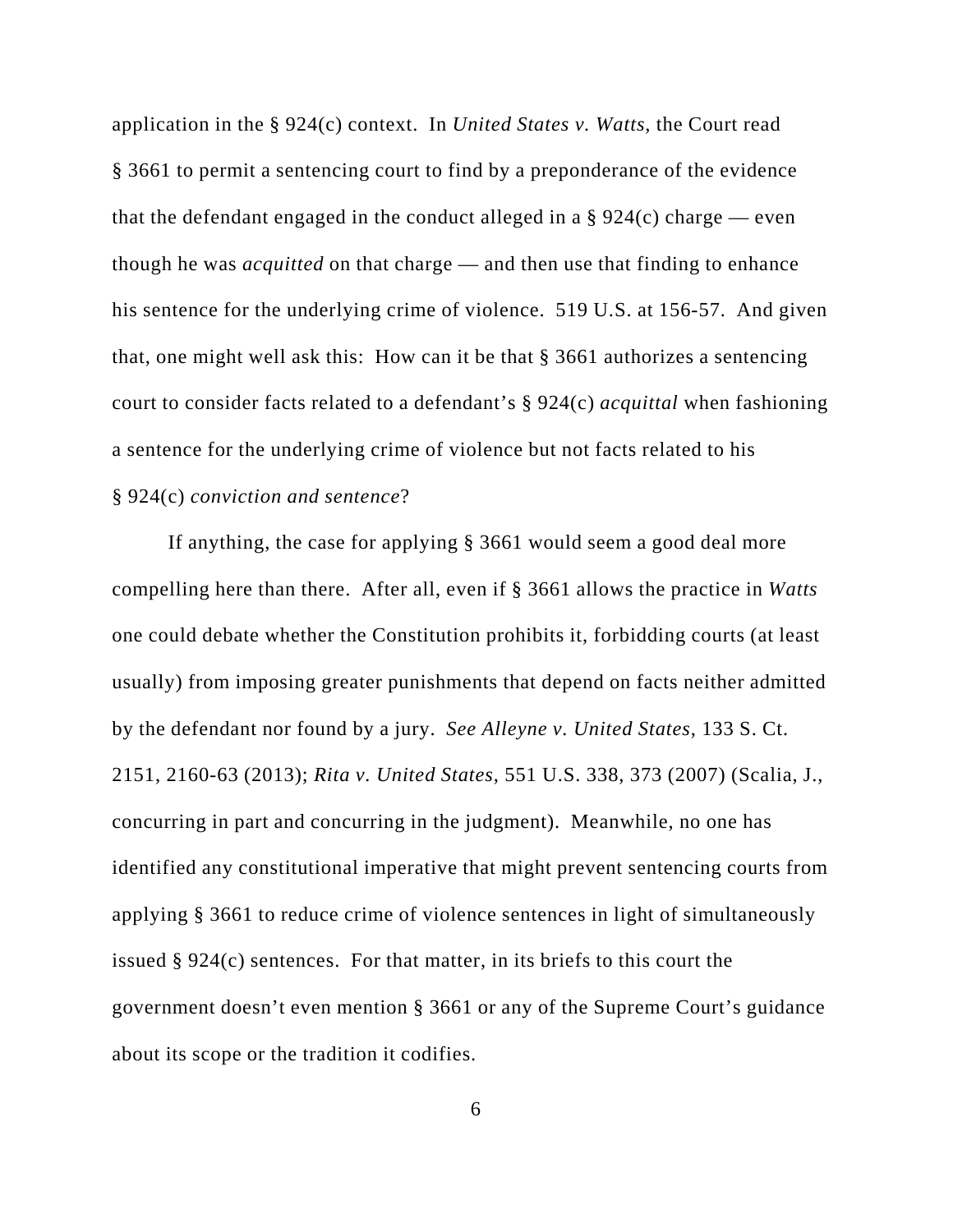Still, that's just the beginning of the government's troubles. While § 3661 explains what a district court *may* consider at sentencing, 18 U.S.C. § 3553(a) describes what a district court *must* consider when sentencing for crimes that lack a mandatory sentence prescribed by statute — crimes like Mr. Smith's underlying § 1951 robbery convictions. In what's often called its parsimony principle, § 3553(a) directs courts to "impose a sentence sufficient, but not greater than necessary, to comply" with several (admittedly incommensurate) policy goals. Goals including a just punishment, adequate deterrence, and protection of the public. And here again it is difficult to reconcile the government's insistence that district courts must categorically ignore § 924(c) convictions and sentences with this statute's demands.

Consider just one of the policy goals the statute says a district court must consider, § 3553(a)(2)(C)'s concern with protecting the public. Surely a rational district court could find that the length of the public's guaranteed protection from a defendant thanks to a mandatory § 924(c) sentence informs its analysis of the public's unmet need for further protection when it comes to sentencing the defendant for his related crime of violence. After all, the marginal benefit for public protection may appear quite different when a defendant is 23 years of age — as Mr. Smith is now — and only recently removed from criminal conduct compared to when he is 55 years old and 35 years removed from his last criminal

\*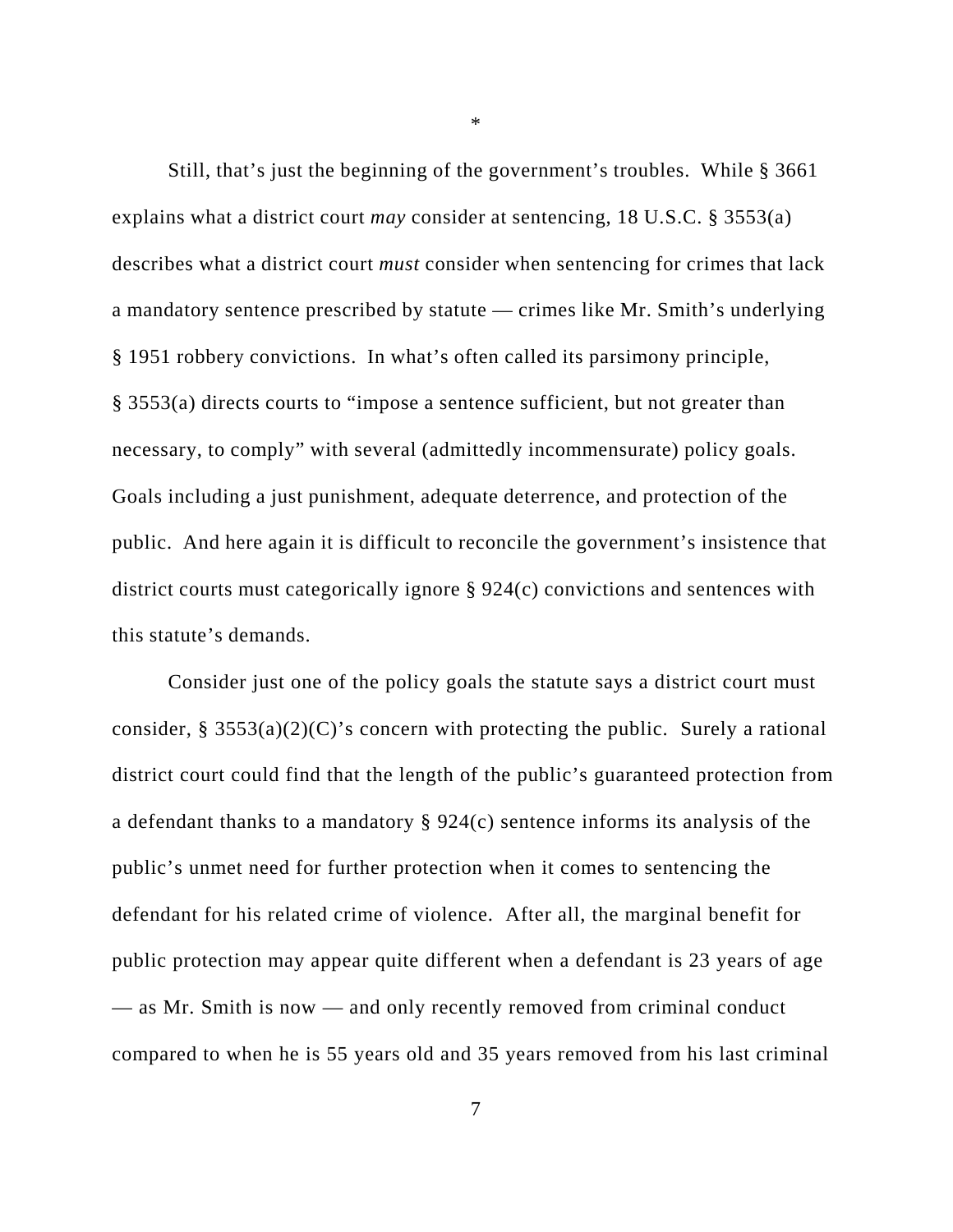act — as Mr. Smith will be, approximately, when his mandatory  $\S 924(c)$ sentences end. *Cf.* Miles D. Harer, Fed. Bureau of Prisons, *Recidivism Among Federal Prisoners Released in 1987*, at 3, 12 (1994) (reporting recidivism rates "inversely related to age at release").

In fact, sentencing courts routinely consider facts just like these. They routinely consider the impact of a sentence already issued for one count of conviction when trying to determine the appropriate punishment under  $\S 3553(a)$ for a related count of conviction.<sup>1</sup> Neither does the government dispute the propriety of the practice. To the contrary, the government expressly concedes that district courts normally may find "other sentences" issued for related counts of conviction relevant when applying "§ 3553(a)'s broad categories of consideration" to ascertain an appropriate punishment for a remaining count of

<sup>1</sup> *See, e.g.*, *Pepper*, 131 S. Ct. at 1251; *Greenlaw v. United States*, 554 U.S. 237, 253-54 (2008); *United States v. Vidal-Reyes*, 562 F.3d 43, 49 n.4 (1st Cir. 2009); *United States v. Bay*, 820 F.2d 1511, 1514 (9th Cir. 1987) (a sentencing court is not required to "evaluate the gravity of each separate crime upon which a conviction was obtained, and then select a punishment that would be appropriate for each if considered independently of any other crimes."); *cf. United States v. Yeje-Cabrera*, 430 F.3d 1, 15 (1st Cir. 2005) (forfeiture order part of sentencing package); *United States v. Teel*, 691 F.3d 578, 585-86 (5th Cir. 2012) (bribery and fraud prison terms); *United States v. Flaschberger*, 408 F.3d 941, 943-44 (7th Cir. 2005) (restitution order); *United States v. Noble*, 299 F.3d 907, 910 (7th Cir. 2002) (cocaine possession and conspiracy prison terms); *United States v. Horob*, 735 F.3d 866, 871 (9th Cir. 2013) (identity theft mandatory minimum prison term); *United States v. Jefferson*, 308 F. App'x 2, 4 (7th Cir. 2009); *United States v. Hamilton*, 323 F. App'x 27, 31 (2d Cir. 2009). *See generally* 12A Beth Bates Holliday, *Cyclopedia of Federal Procedure* § 52:10 (3d ed. 2014).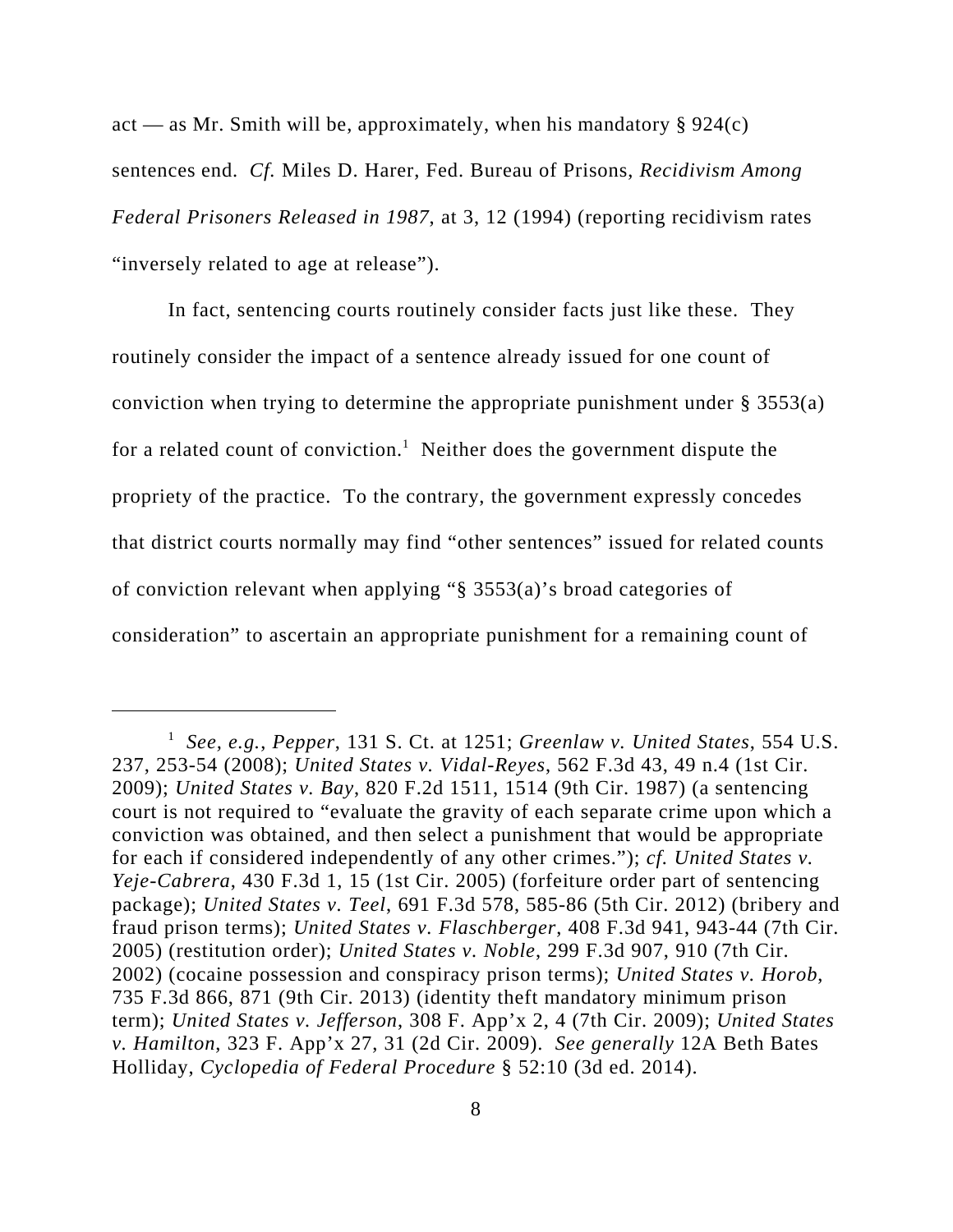conviction. Gov't Br. 29.

\*

So where does that leave us? Under a longstanding American tradition embodied in § 3661 and § 3553(a), federal courts seeking a just sentence may look to the whole of the defendant's person, character, and crimes. As part of this tradition, sentencing courts may examine and consider the impact of contemporaneously issued sentences.

The government replies that two subsections lurking within § 924(c) itself undo this tradition when it comes to gun charges. But while more specific statutory terms surely can trump more general statutory guidance, neither will we lightly assume Congress intended radical change to historical sentencing practices. After all, "Congress . . . does not alter the fundamental details of a regulatory scheme in vague terms or ancillary provisions — it does not, one might say, hide elephants in mouseholes." *Whitman v. Am. Trucking Ass'ns, Inc.*, 531 U.S. 457, 468 (2001); *see also Harrison v. PPG Indus., Inc.*, 446 U.S. 578, 602 (1980) (Rehnquist, J., dissenting) ("In a case where the construction of legislative language such as this makes so sweeping and so relatively unorthodox a change as that made here, I think judges as well as detectives may take into consideration the fact that a watchdog did not bark in the night."). A peek inside the two subsections the government asks us to inspect, moreover, reveals none of the radical change the government promises, only empty mouseholes.

9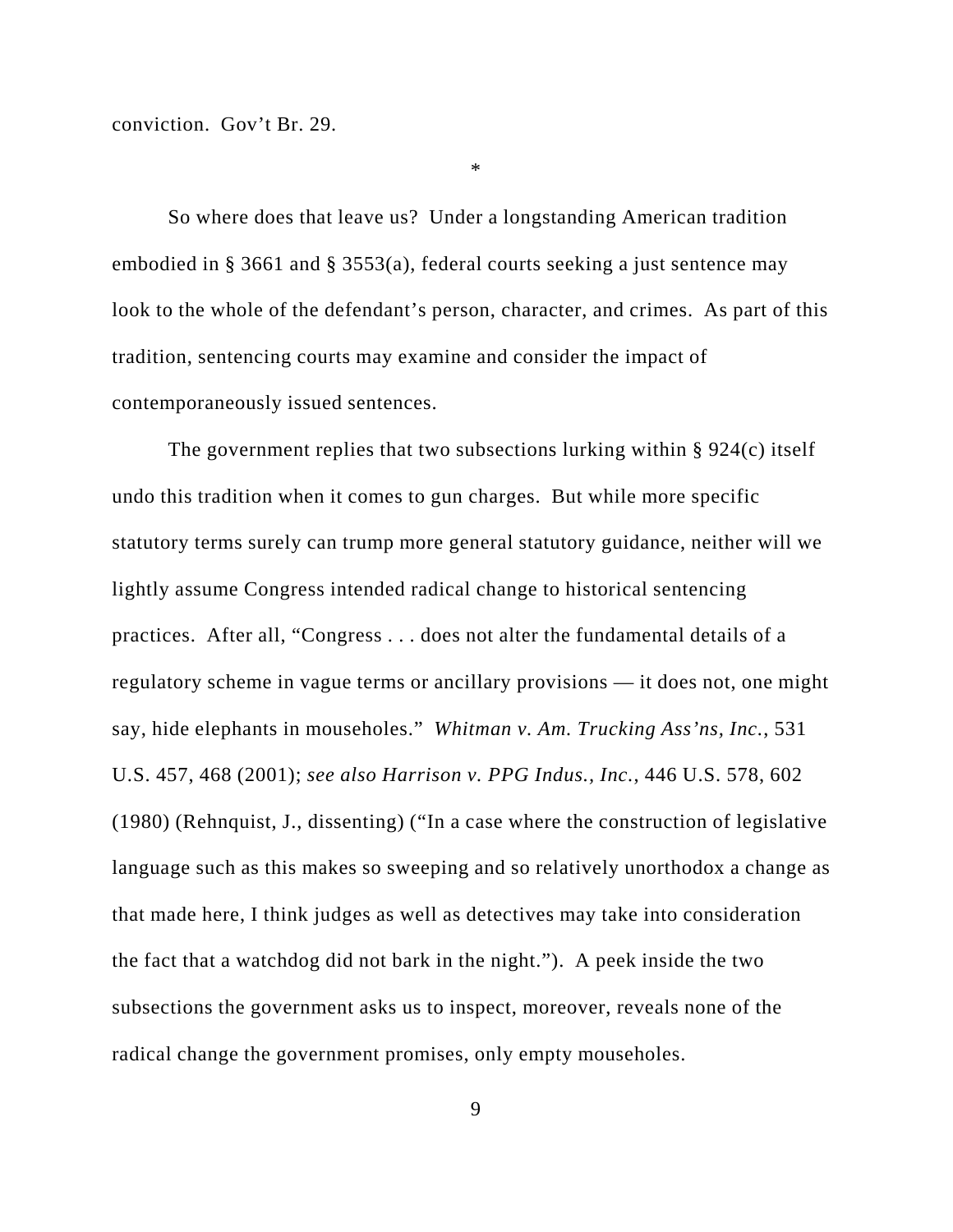The first subsection the government points to, 18 U.S.C. §  $924(c)(1)(D)(ii)$ , states that mandatory minimum gun sentences may not run concurrently with "any other term of imprisonment imposed on the" defendant, including any prison term imposed for the defendant's underlying crime of violence. Plainly, this language ensures that convictions on gun charges and crimes of violence run consecutively even if the district court might find justice better served by concurrent sentences. In this way, the statute clearly does alter the normal operation of § 3553's parsimony principle: consecutive sentences must be issued even if the district court thinks concurrent sentences sufficient to meet § 3553(a)'s policy objectives.

But more than this  $\S 924(c)(1)(D)(ii)$  does not purport to do. It does not say that in calculating the length of a (consecutive) crime of violence sentence a district court must ignore the length of the mandatory minimum gun sentence. It does not limit the factors the court may and must consider when setting a sentence for the crime of violence. It does not increase the penalties for the underlying crime of violence. In fact, it does not say *anything* about how the underlying crime of violence must be punished, about what the "other term of imprisonment" must be. The statute leaves that task to the usual sources of sentencing law outside § 924(c), including § 3661 and § 3553. Section 924(c)(1)(D)(ii) says simply that § 924(c)'s mandatory minimums must run consecutively to "any other term of imprisonment." And that means *any* other term of imprisonment.

Our thoughtful colleague in dissent disputes none of this. Instead, he joins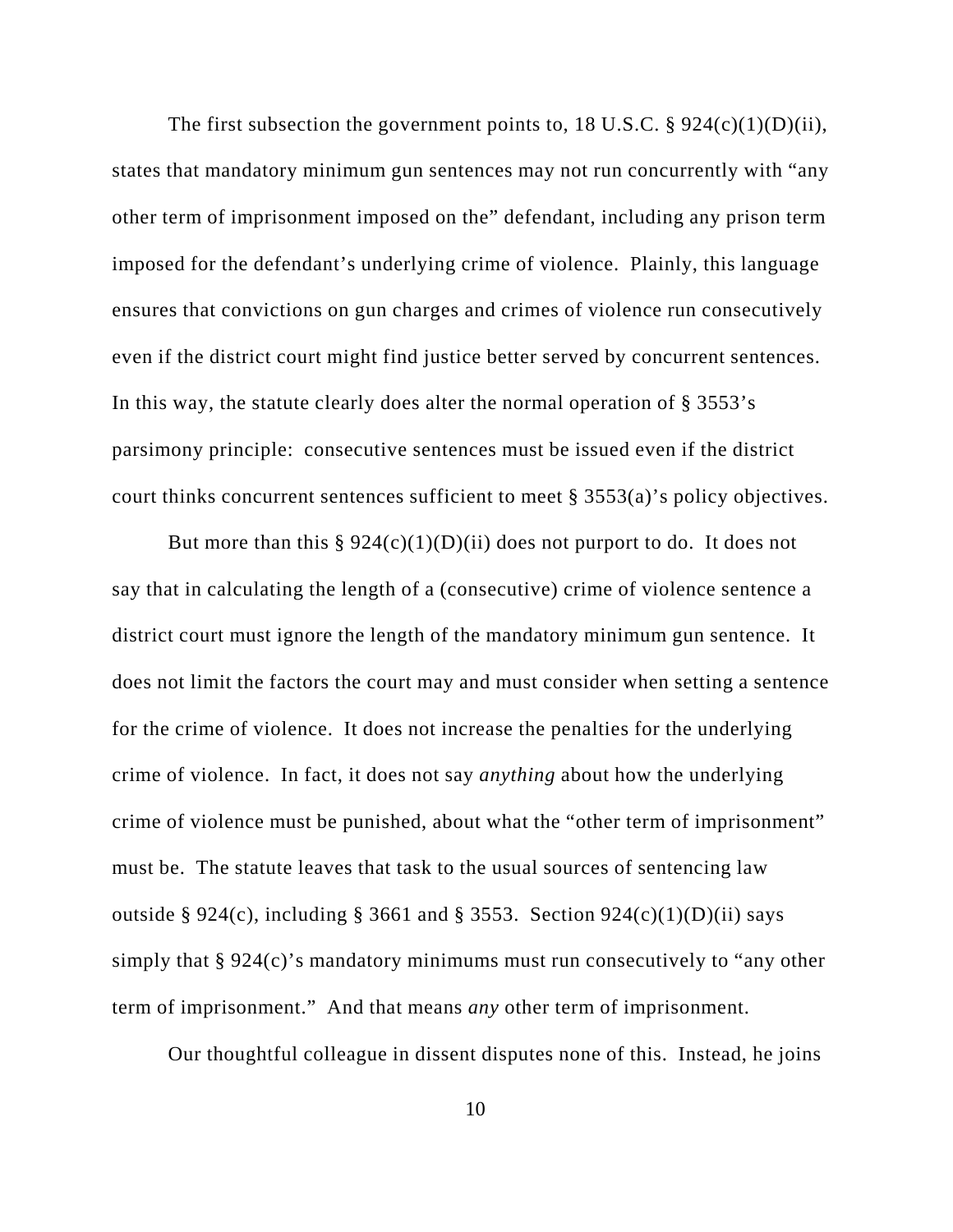the government in relying on a second subsection, 18 U.S.C. §  $924(c)(1)(A)$ . Our colleague insists *this* provision "unambiguous[ly]" and "plain[ly]" withdraws the district court's normal sentencing powers. Dissent at 1-2. But, respectfully, we don't see how this subsection is any more telling than the last. This subsection says simply that "in addition to the punishment provided for" the defendant's underlying offense (in Mr. Smith's case, robbery), a defendant must be sentenced to "a term of imprisonment of not less than" a certain specified number of years for his gun offense.

By its plain terms, this language ensures that a  $\S 924(c)$  gun sentence is indeed a mandatory minimum sentence. This language explains that the defendant's prescribed sentence for his gun use must be at least a certain number of years ("not less than . . .") and must be joined with or added to (come "in addition to") the sentence provided for his underlying offense. In this way, the statute clarifies, too, that where courts once often thought a robbery or drug transaction involving a gun constituted a single punishable offense, now two separate statutory offenses exist to be punished. And the subsection guarantees that — whatever the defendant's sentence for his underlying offense — he will *at least* and *always* serve a certain number of years for his gun crime.

But while doing all this, the subsection says *nothing* about the quantum of punishment a defendant should receive for his underlying offense. Instead, the provision speaks of its mandatory minimum gun sentences as coming "in addition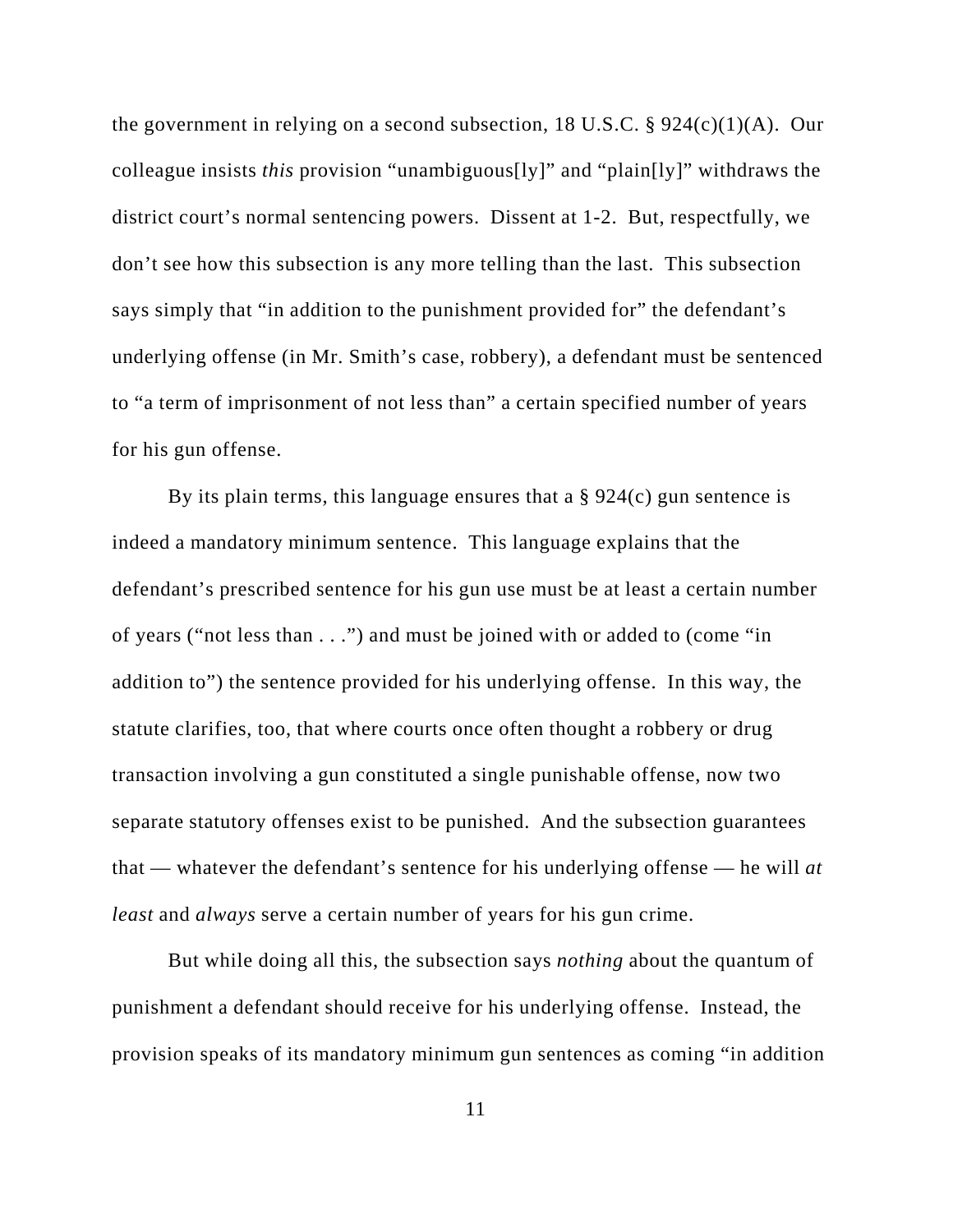to the punishment *provided*" for the underlying offense. So it is the statute here (again) takes it as given that the proper scope of punishment for a defendant's underlying crime is "*provided*" by some other lawful source. And, of course, it is. In Mr. Smith's case, the robbery statute (§ 1951), combined with § 3661 and § 3553, "provide" the punishment for his crime of violence. As we've seen, too, those statutes expressly permit a full consideration of his background and conduct, including his § 924(c) gun convictions and sentence.

Put differently, §  $924(c)(1)(A)$  serves to ensure sentences for gun use are indeed mandatory and minimum ones. It requires specific prison terms for using or carrying a firearm and requires those terms to be served "in addition to" joined with, added to — *whatever* punishment is "*provided*" by other laws for a defendant's underlying offense. As significant as all this may be, it does not go so far as to "provide" the sentence or sentencing procedure for a defendant's underlying offense. Nothing in the subsection purports to displace traditional sentencing laws and practices with respect to *that* conviction. There are no elephants hiding here.

\*

That the government wishes us to impress on  $\S 924(c)$  a good deal more than that its text will sustain finds further confirmation from a statutory cousin. In the identity theft context Congress has altered traditional sentencing practices in the very way the government now wishes us to alter them in the gun use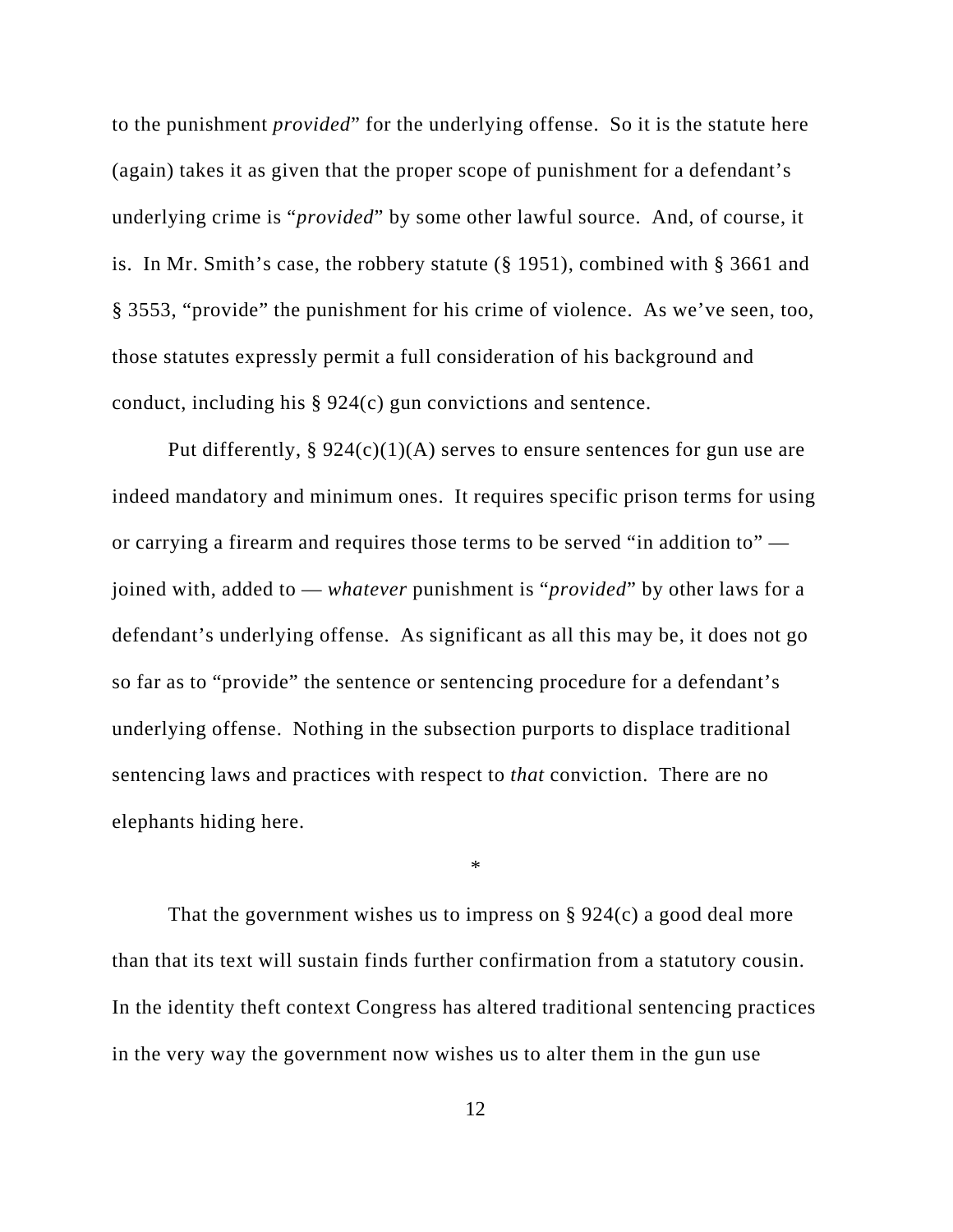context. Congress has acted in the identity theft context plainly and unmistakably. All this strongly suggests that the first branch knows exactly how to alter traditional sentencing practices when it wishes, that when it does so it does so in ways and places clear enough for all to see — and that it has done nothing of the kind in § 924(c).

Just as § 924(c) makes it a crime to use firearms "during and in relation to" crimes of violence, 18 U.S.C. § 1028A criminalizes identity theft "during and in relation to" certain enumerated felonies. Like  $\S 924(c)(1)(A)$ ,  $\S 1028A(a)$ specifies that the penalties for the crime it creates come "in addition to the punishment provided for" the underlying offense. And like subsection  $(c)(1)(D)(ii)$  of § 924, subsection (b)(2) of § 1028A provides that certain mandatory minimum prison terms for identity theft must run consecutively to any other term of imprisonment for the underlying felony conviction. Many courts have recognized the generally parallel construction of these statutes. *See, e.g.*, *Vidal-Reyes*, 562 F.3d at 51-52; *United States v. Magassouba*, 619 F.3d 202, 206 (2d Cir. 2010); *United States v. Jenkins-Watts*, 574 F.3d 950, 970 (8th Cir. 2009).  *See generally* Molly Booth, Comment, *Sentencing Discretion at Gunpoint: How To Think About Convictions Underlying § 924(c) Mandatory Minimums*, 77 U. Chi. L. Rev. 1739, 1746-48 (2010).

But after subsection (b)(2), § 1028A veers off in a different direction, adding something new and telling in subsection (b)(3). There the statute provides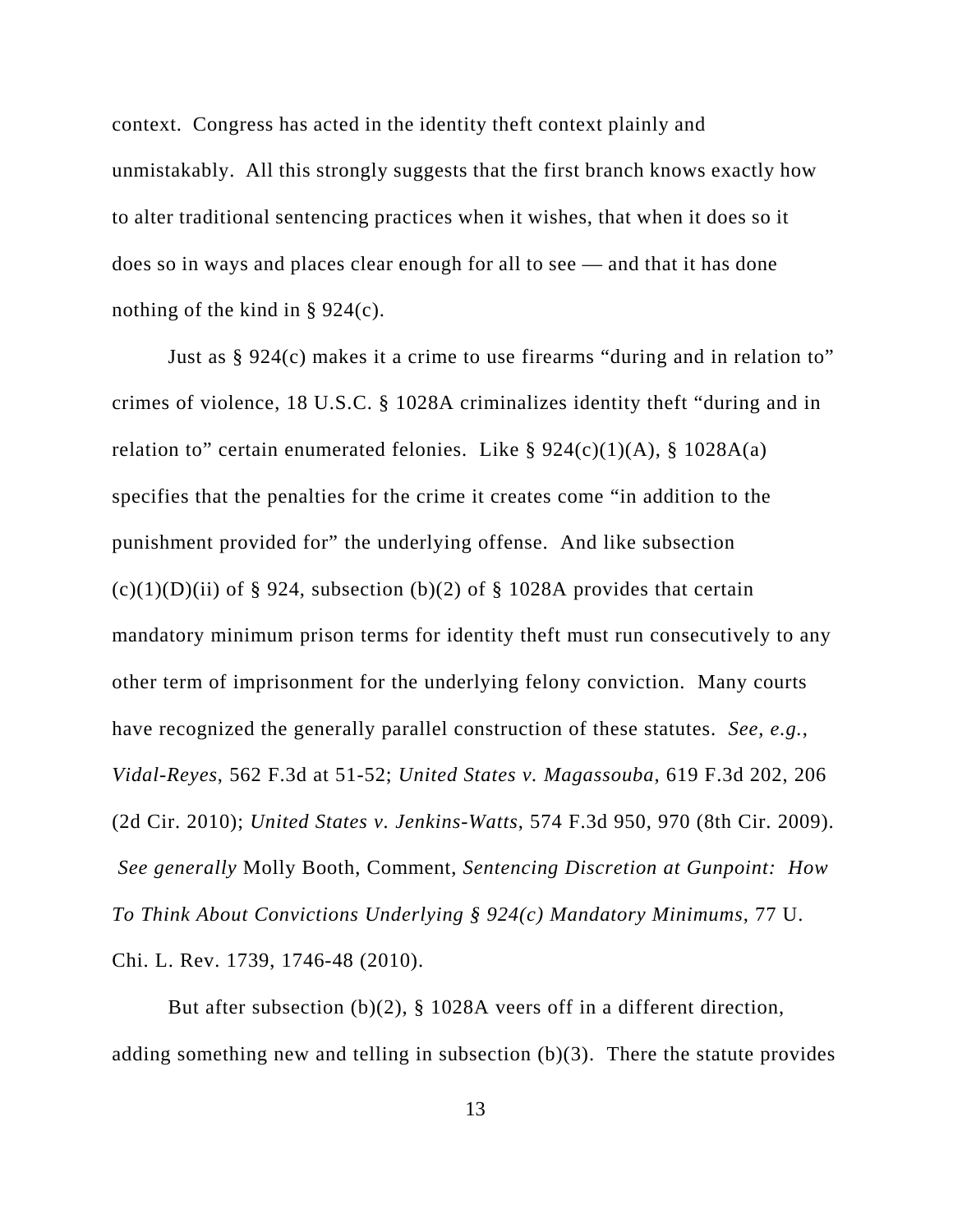that

in determining any term of imprisonment to be imposed for the felony during which the [identity theft occurred], a court shall not in any way reduce the term to be imposed for such crime so as to compensate for, or otherwise take into account, any separate term of imprisonment imposed or to be imposed for a violation of this section[.]

By its plain terms, this language prohibits a district court from considering any sentence imposed under § 1028A when sentencing the defendant for his underlying felony.

Here, then, is *exactly* the language the government wants to read into § 924(c). It is clear and unqualified. Proof that Congress knows exactly how to strip district courts of their traditional sentencing discretion when it wishes to do so. Further proof too that  $\S 924(c)$  lacks any such command. After all, it is axiomatic that such notable linguistic differences in two otherwise similar statutes are normally presumed to convey differences in meaning. *See, e.g.*, *United States v. Ressam*, 553 U.S. 272, 277 (2008) (comparing § 924(c) and another similar statute, 18 U.S.C. § 844(h)); *N. Haven Bd. of Educ. v. Bell*, 456 U.S. 512, 530 (1982) ("[A]lthough two statutes may be similar in language and objective, we must not fail to give effect to the differences between them."). And here the difference in language is unmistakable. So much so that if we adopted the government's reading of § 924(c) as imposing a categorical bar on considering mandatory gun prison terms when sentencing for underlying crimes, we'd surely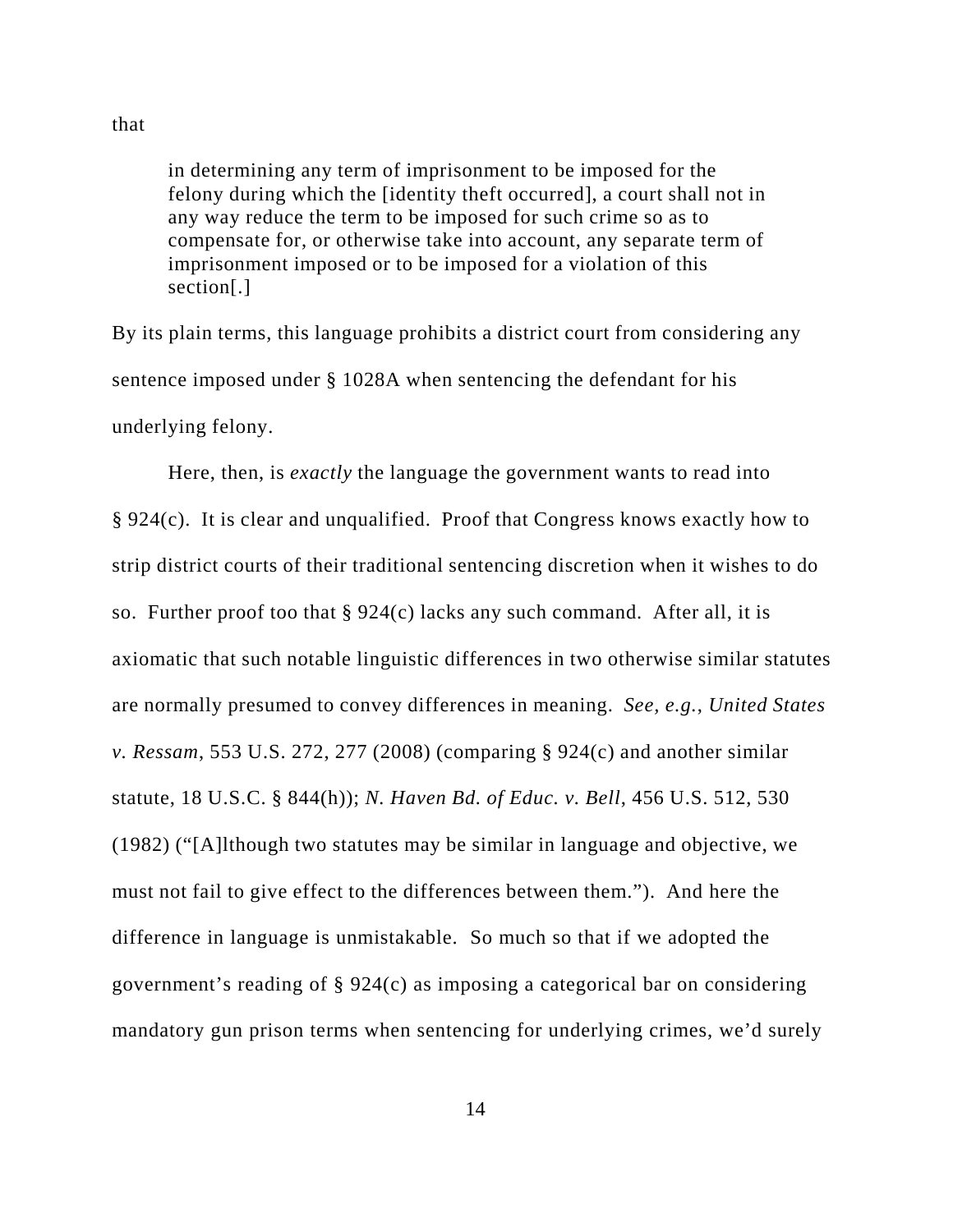have to read the virtually identical language of § 1028A in parallel fashion — and in this way render subsection (b)(3) superfluous, itself always a disfavored result in the business of statutory interpretation. *See, e.g.*, *TRW Inc. v. Andrews*, 534 U.S. 19, 31  $(2001)^2$ 

Neither does the government's response help its cause. The government doesn't dispute that § 1028A parallels § 924(c) in many ways. It doesn't dispute that the differences between these two similar statutes suggest differences in meaning. It doesn't dispute that its reading of § 924(c) would, by parallel application in § 1028A, render § 1028A(b)(3) superfluous. Instead the government observes that § 1028A was passed in 2004, many years after § 924(c), and from this the government surmises that  $\S 1028A(b)(3)$  was "likely drafted in response to earlier attempts by defendants in the § 924(c) context to do what [Mr.] Smith is doing here." Gov't Br. 29. But the government's musings here are

<sup>&</sup>lt;sup>2</sup> Underscoring the point is how courts have interpreted § 1028A(b)(3). At least two circuits have held that subsection (b)(3)'s language does *only* what it says — preventing a sentencing court from taking account of § 1028A's mandatory minimums when considering a sentence for predicate offenses, but permitting sentencing courts to consider § 1028A mandatory minimums when sentencing for *other* convictions that don't qualify as predicate offenses. *Vidal-Reyes*, 562 F.3d at 56; *United States v. Wahid*, 614 F.3d 1009, 1013-14 (9th Cir. 2010). In reaching this conclusion, these courts have expressly rejected the government's argument, which it ventures again here, that the statute's "consecutive sentence requirement" effectively forbids sentencing judges from considering the length of the mandatory minimum when determining the term of imprisonment for all accompanying counts of conviction. *See Vidal-Reyes*, 562 F.3d at 52-53.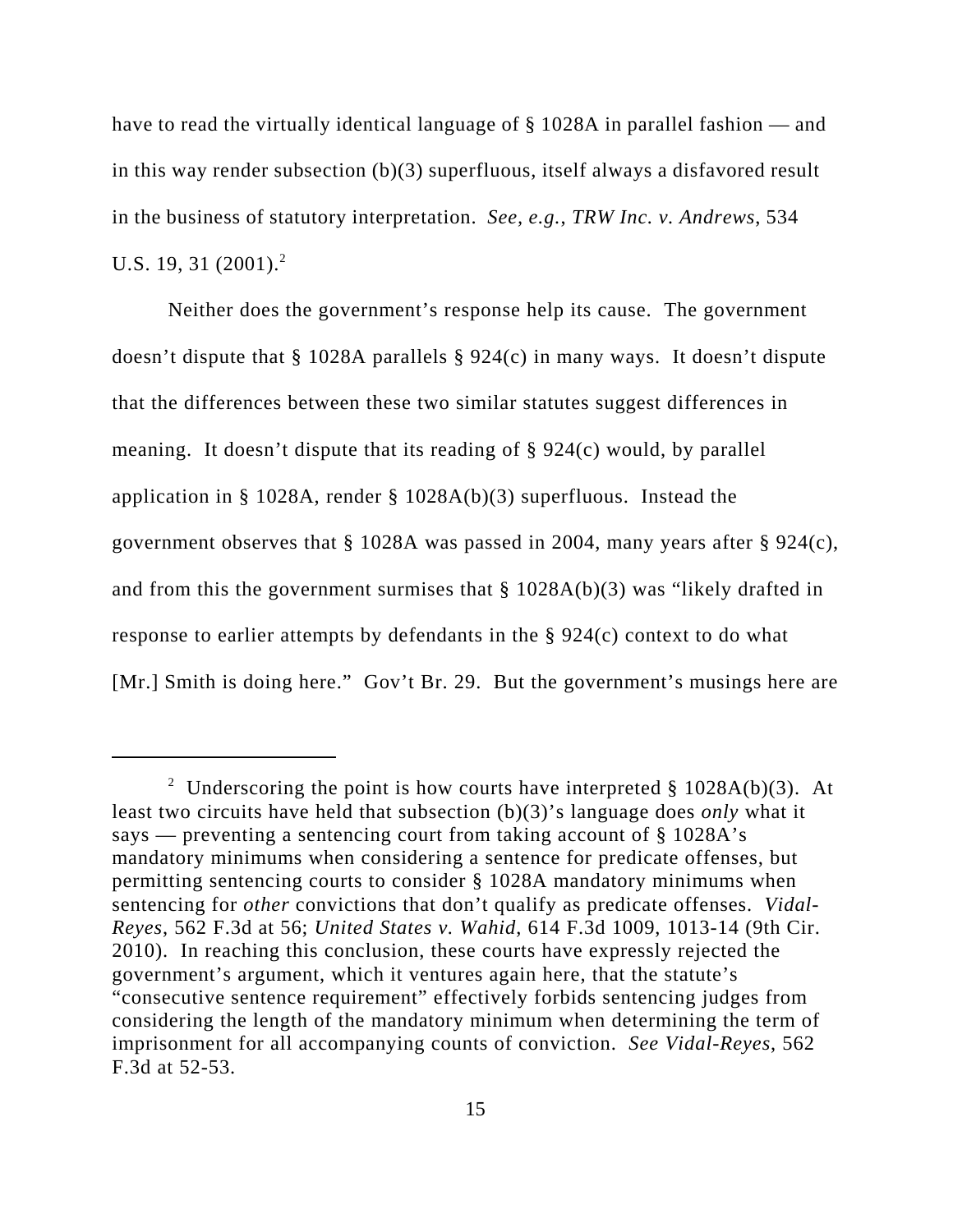no more than that: the government nowhere seeks to document its guesswork about Congress's imagined collective purpose. And even if the government could document its guesswork, it would hardly help its cause. Even supposing Congress intended  $\S$  1028A(b)(3) to say what it believed  $\S$  924(c) meant to say all along, that would serve only to prove that Congress itself realizes § 924(c)'s words do not prevent sentencing judges from considering mandatory minimum sentences. It would highlight, too, the fact that Congress has been on notice of this issue for many years and declined to modify § 924(c) even as it has chosen to adopt § 1028A(b)(3) and amend § 924(c) in various other ways. *See* Act of Oct. 6, 2006, Pub. L. No. 109-304, § 17(d)(3), 120 Stat. 1485, 1707 (2006); Act of Oct. 26, 2005, Pub. L. No. 109-92, § 6(b), 119 Stat. 2095, 2102 (2005); *cf. Ressam*, 553 U.S. at 277 ("While it is possible that this omission was inadvertent, that possibility seems remote given the stark difference that was thereby introduced into the otherwise similar texts  $\dots$ ."). In any event, we are of course bound by the language Congress actually employed in  $\S 924(c)$  — not by the (conjectured) aims of a subsequent Congress drafting a different statute decades later. *See Bruesewitz v. Wyeth LLC*, 131 S. Ct. 1068, 1081-82 (2011); *United States v. United Mine Workers of Am.*, 330 U.S. 258, 281-82 (1947).

Recognizing the weakness of the government's reply, our dissenting colleague offers another of his own devise. In his view, Congress added subsection (b)(3) to § 1028A merely to underscore the point it already made in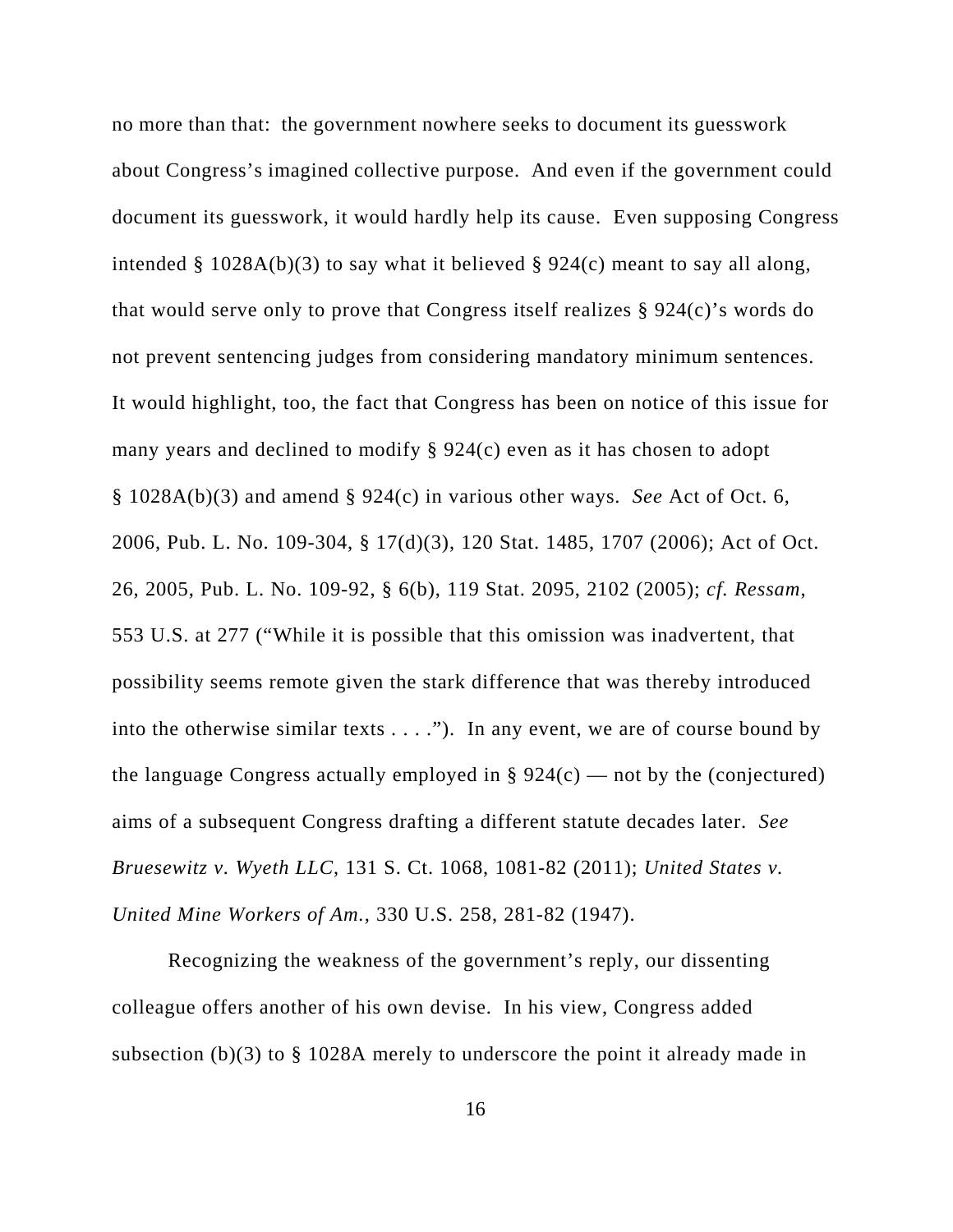subsection (b)(2). Sometimes, our colleague notes, legislatures employ redundant language. *See* Dissent at 4-5. We don't doubt that's true but neither are we entitled to reach such a conclusion lightly. Respect for democratic authority requires unelected federal judges to exercise great caution before declaring the words enacted by the people's representatives to be superfluous. As the Supreme Court has (repeatedly) instructed, "[i]t is our duty to give effect, if possible, to every clause and word of a statute" and we should be "reluctant to treat statutory terms as surplusage in any setting." *Duncan v. Walker*, 533 U.S. 167, 174 (2001) (internal quotation marks and brackets omitted). In fact, the Court has called this a "cardinal principle" of statutory construction. *Id.* Our reading of § 1028A abides these directions and affords meaning to all of Congress's words while our respected colleagues' reading does not, effectively leaving an entire statutory subsection with nothing to  $do.<sup>3</sup>$ 

\*

So far we've consulted the traditional statutory sentencing structure in § 3661 and § 3553(a), the specific language of § 924(c) itself, and a close legislative cousin in § 1028A. All point against the government. But what if we

 $3$  Neither, for that matter, does the legislative history our colleague points to license reading plain statutory terms out of the law. It merely offers an overview of § 1028A's provisions and remarks unremarkably that they are meant "to ensure the intent of [the] legislation is carried out." H.R. Rep. No. 108-528, at 10 (2004), *reprinted in* 2004 U.S.C.C.A.N. 779, 785-86.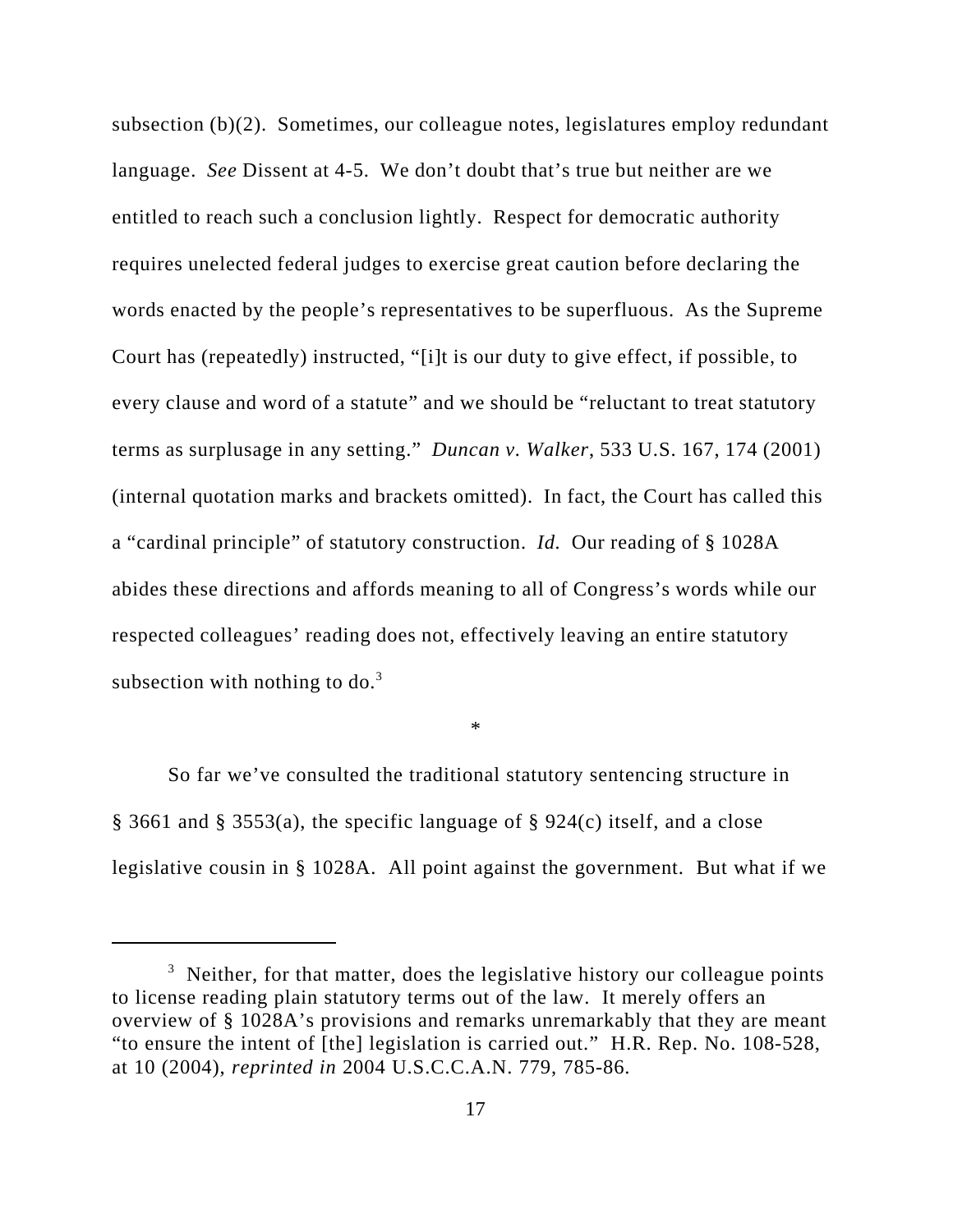broaden our view still further and ask about those who ventured down this road before us? Have they found the enormous change to traditional sentencing principles hidden in § 924(c) that we cannot find? The answer does little to help the government's cause.

Take the sentencing commission. It isn't necessary for us to decide what deference (if any) this court owes the commission's interpretations of sentencing statutes. For our present purposes it is surely notable, however, that those appointed by Congress to advise the federal courts on their sentencing responsibilities don't seem to read § 924(c) as the government proposes. The advisory sentencing guidelines expressly state that a § 924(c) sentence *should* influence (and serve to reduce) a sentencing court's calculation of the guidelines range for the underlying offense in at least one way. When a § 924(c) sentence exists, § 2K2.4 advises district courts not to apply certain otherwise available enhancements for the defendant's underlying criminal conduct. Applying weapon enhancements while also sentencing under § 924(c) would amount to "duplicative punishment" in the commission's view by counting the defendant's weapon use twice. *See U.S. Sentencing Guidelines Manual* app. C, amend. 599; *id.* § 2K2.4 cmt. n.4. If, as the government supposes in this appeal, the statute's text barred district courts from considering § 924(c) punishments when issuing sentences for underlying offenses, the guidelines' concern about double-counting would violate this textual command. After all, the government tells us a district court may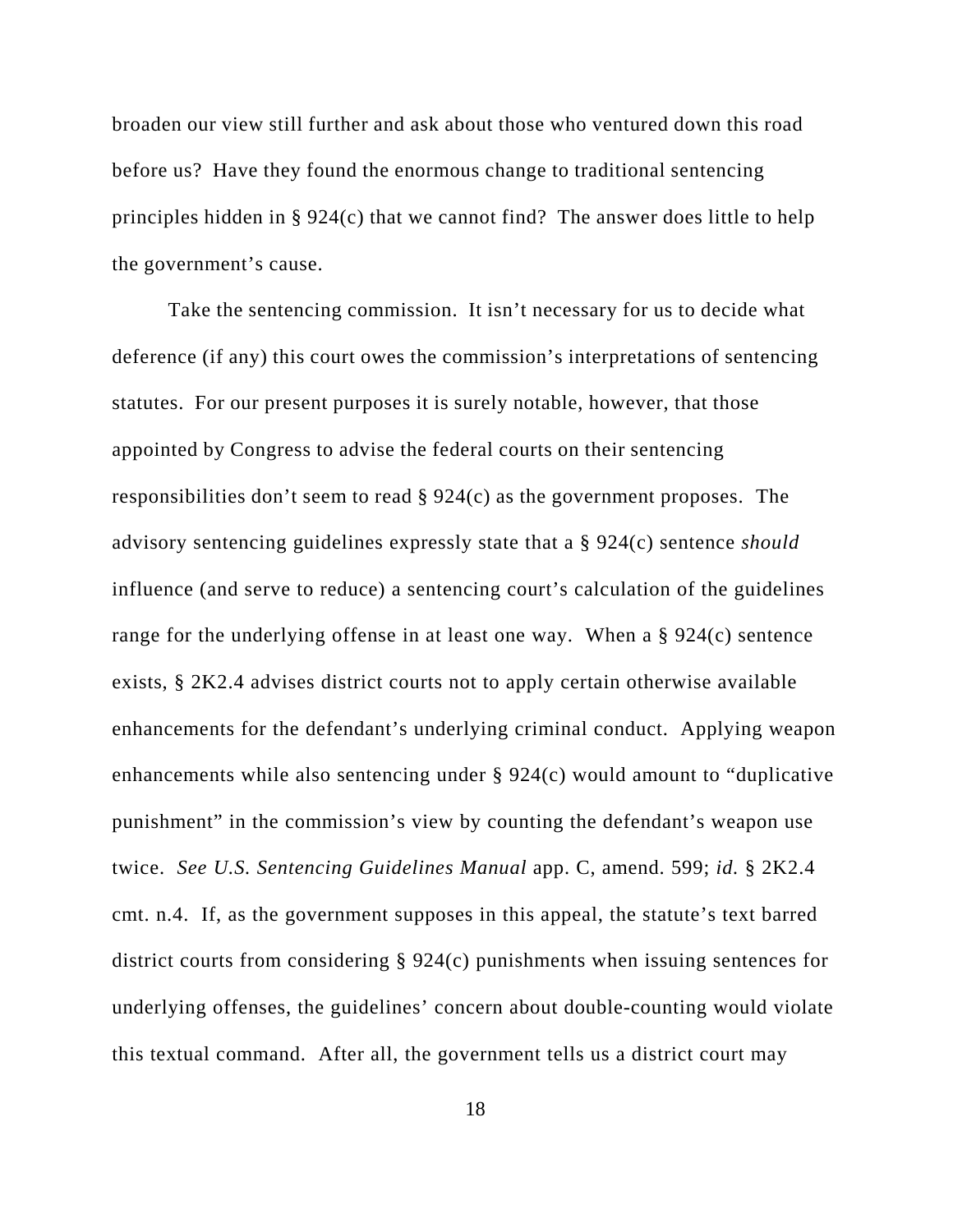*never* consider a § 924(c) sentence when fashioning a sentence for the underlying crime — *precisely* what the Sentencing Commission in § 2K2.4 says a district court *ought* to do.4

Next consider the case law. The government argues before this court that § 924(c)(1)(A) and (c)(1)(D)(ii) radically limit district courts' traditional discretion to fashion punishments for underlying offenses that are both condign and fully considered. Yet for years the government has suggested just the opposite — contending in case after case that district courts *may and should* consider § 924(c) sentences when sentencing for related crimes. And court after

The government (but not the dissent) argues that  $\S$  5G1.2(a) advises sentencing courts to disregard § 924(c) mandatory minimums when fixing related prison sentences. In fact, § 5G1.2(a) does no such thing. That provision merely advises that mandatory minimum sentences like those found in § 924(c) should "be determined by that statute and imposed independently" of other sentences. So a § 924(c) gun sentence should be determined by the minimums prescribed in that statute rather than using a § 3553(a) analysis (no surprise there) and should run consecutively to any other sentence imposed for the underlying crime (no surprise there either). Absent in § 5G1.2(a) is any suggestion that the sentence *for the underlying crime* must be calculated without reference to the existence of the § 924(c) sentence. *See United States v. Rodriguez*, 112 F.3d 26, 30 (1st Cir. 1997); *Vidal-Reyes*, 562 F.3d at 55. Indeed, the applicable note confirms that § 5G1.2(a) only requires that § 924(c)'s mandatory minimum "be imposed to run consecutively to any other term of imprisonment." *U.S. Sentencing Guidelines Manual* § 5G1.2 cmt. n.2. Here again there is no effort to control or dictate what that "any other term of imprisonment" should be.

<sup>&</sup>lt;sup>4</sup> The dissent suggests the government's reading of  $\S$  924(c) might be reconciled with § 2K2.4 if the guideline is interpreted to permit considering the § 924(c) *conviction* alone, apart from the accompanying *sentence*. *See* Dissent at 5. But of course § 2K2.4 fears duplicative *punishment* and does so only because the § 924(c) conviction comes with a prison *sentence* attached.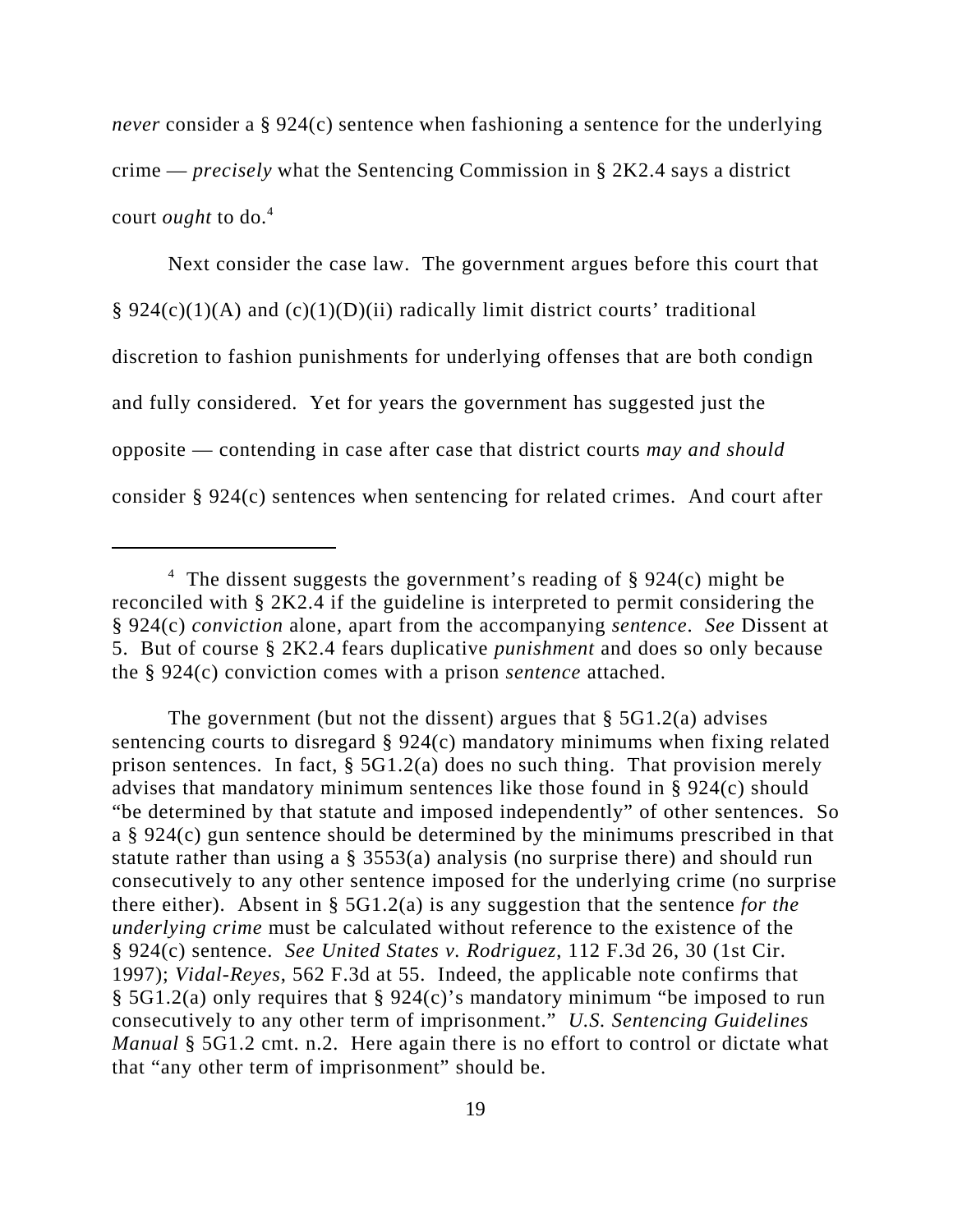court has agreed.

Many cases arise this way. In light of  $\S 924(c)$ 's mandatory minimum for a gun charge, the district judge decides that a relatively modest sentence for the underlying crime of violence (or drug offense) would serve § 3553(a)'s parsimony principle. Then the court of appeals overturns the § 924(c) conviction and, despite the defendant's protests, permits the district court to revisit and adjust upward its sentence for the underlying crime. At no point in this process does the government say what it says here — that it would be entirely wrong for a district court to assess the impact of the  $\S 924(c)$  sentence when sentencing for the underlying offense under § 3553(a). Instead, the government says *of course* the district court properly considered the § 924(c) sentence in its original § 3553(a) sentencing analysis for the underlying crime. And the government says *of course* the district court on remand should now account for the fact that the  $\S 924(c)$ sentence is gone. The government says all this even when the district court in the initial sentencing proceeding offered no hint that the defendant's mandatory § 924(c) sentence influenced its sentence for the underlying crime.

Typically, the government's argument goes like this: "[T]he fact that the District Court imposed separate sentences on [the defendant] for each count of conviction did not diminish their legal relatedness  $\dots$ ."<sup>5</sup> And typically the

<sup>5</sup> Brief for the United States of America at 18, *Rodriguez v. United States*, 116 F.3d 1002 (2d Cir. 1997) (No. 96-2763), 1996 WL 33667818; *see also* Final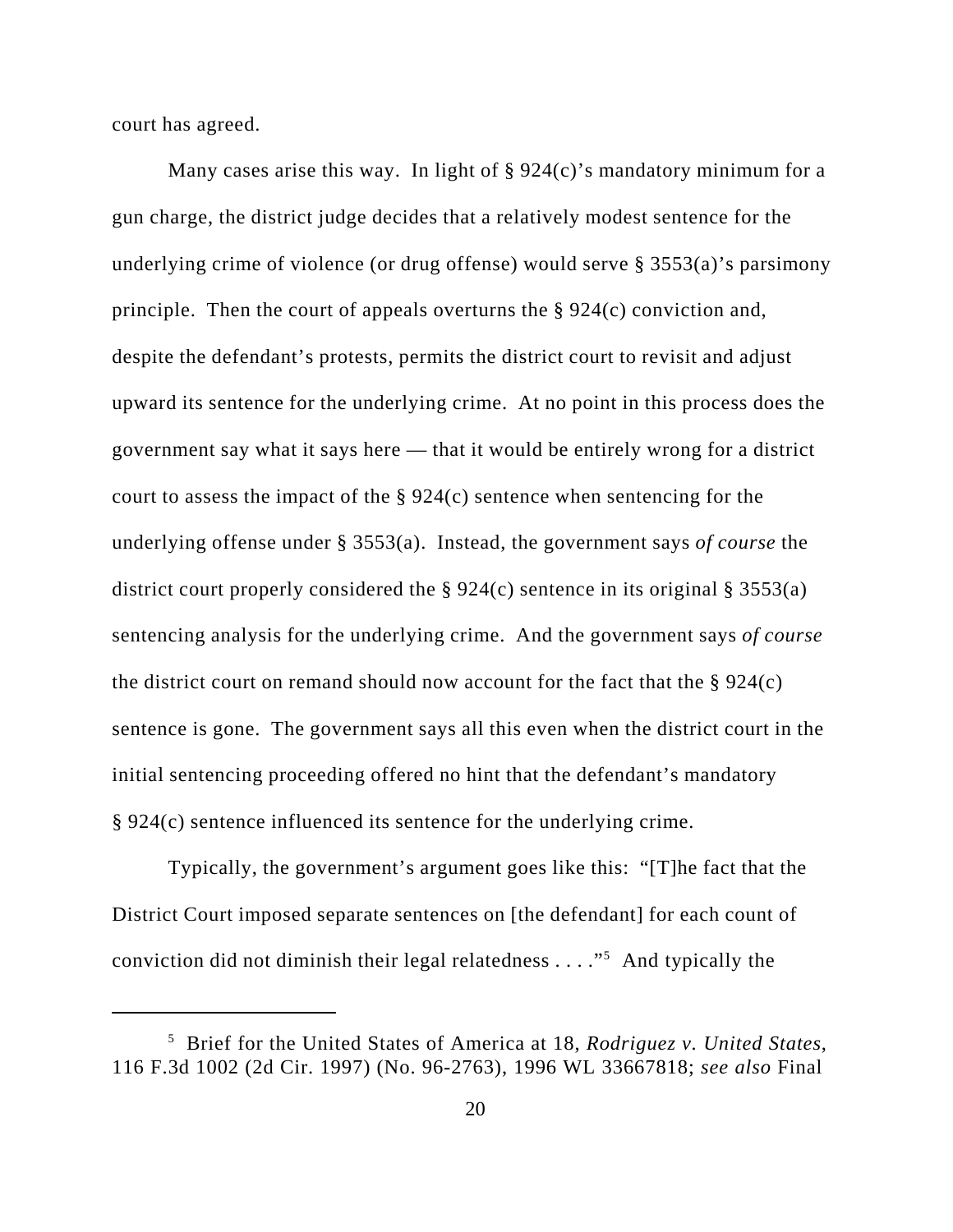courts of appeals respond with a remand for resentencing like this: "Clearly, the § 924(c) offense and the underlying offense are interdependent and result in an aggregate sentence, not sentences which may be treated discretely."<sup>6</sup>

That in all these cases stretching back nearly twenty years no one has found anything cowled within § 924(c) to prohibit district courts from accounting for a  $\S 924(c)$  sentence when fixing the length of a related sentence — that the government itself has previously argued that the relevant statutes *allow* district courts just this discretion — surely counts as further evidence that the government's current interpretation of § 924(c) is, well, rather remarkable.<sup>7</sup>

6 *United States v. Mendoza*, 118 F.3d 707, 710 (10th Cir. 1997); *see also United States v. Townsend*, 178 F.3d 558, 568 (D.C. Cir. 1999) ("[A] mandatory  $[\S 924(c)]$  sentence may influence the sentence imposed on other counts."); *United States v. Rodriguez*, 112 F.3d 26 (1st Cir. 1997); *United States v. Mata*, 133 F.3d 200 (2d Cir. 1998); *United States v. Davis*, 112 F.3d 118 (3d Cir. 1997); *United States v. Smith*, 115 F.3d 241 (4th Cir. 1997); *United States v. Rodriguez*, 114 F.3d 46 (5th Cir. 1997); *Pasquarille v. United States*, 130 F.3d 1220 (6th Cir. 1997); *United States v. Smith*, 103 F.3d 531 (7th Cir. 1996); *Gardiner v. United States*, 114 F.3d 734 (8th Cir. 1997); *United States v. McClain*, 133 F.3d 1191 (9th Cir. 1998); *United States v. Easterling*, 157 F.3d 1220 (10th Cir. 1998); *United States v. Watkins*, 147 F.3d 1294 (11th Cir. 1998).

Brief and Addendum for Appellee at 18, *United States v. Townsend*, 178 F.3d 558 (D.C. Cir. 1999) (No. 98-3041), 1998 WL 35240367 ("[T]he inter-dependency between  $\S 924(c)$  and [the guidelines calculation for the underlying drug offense] results in an aggregate sentence for drug convictions and simultaneous § 924(c) convictions, not separate and distinct sentences for each violation."); Brief of Plaintiff-Appellee United States of America at 12, *United States v. Watkins*, 147 F.3d 1294 (11th Cir. 1998) (No. 97-2224), 1997 WL 33574255 ("The district court properly viewed Defendant's sentence as a 'package' . . . .").

<sup>&</sup>lt;sup>7</sup> The dissent suggests that the weapon enhancement provision in § 2K2.4 "explains" why district courts may reconsider underlying offense sentences upon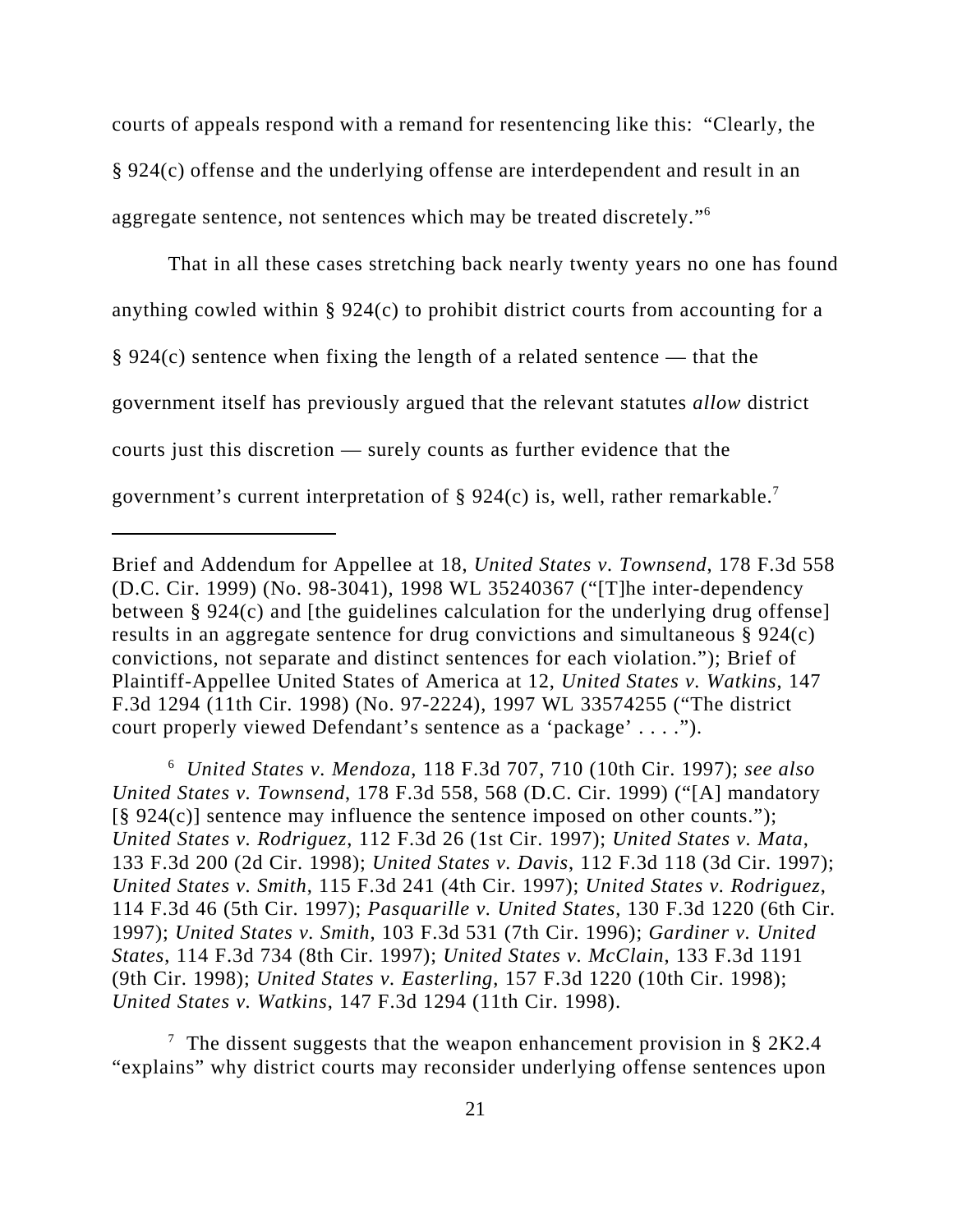Of course and as our dissenting colleague rightly notes, a handful of recent cases from outside the resentencing context do adopt the government's (current) view that § 924(c) mandatory minimums may never influence the sentence for an underlying crime. See Dissent at 3-4.<sup>8</sup> Yet many others expressly reject just this line.<sup>9</sup> Neither do we find the dissent's handful of cases persuasive on their own terms. They are often terse to the point of being summary (one contains two paragraphs of reasoning, another four). None pauses to consider the import of

8 *See, e.g.*, *United States v. Roberson*, 474 F.3d 432, 436 (7th Cir. 2007); *United States v. Chavez*, 549 F.3d 119, 133-35 (2d Cir. 2008); *United States v. Franklin*, 499 F.3d 578, 584-85 (6th Cir. 2007); *United States v. Hatcher*, 501 F.3d 931, 933 (8th Cir. 2007); *United States v. Powell*, 444 F. App'x 517, 522 (3d Cir. 2011); *United States v. McCullers*, 395 F. App'x 975, 978 (4th Cir. 2010) (per curiam).

<sup>9</sup> *See, e.g.*, *United States v. Webster*, 54 F.3d 1, 4 (1st Cir. 1995) ("[I]n departing from a guideline sentence the district court is free to exercise its own judgment as to the pertinence, if any, of a related mandatory consecutive sentence [under § 924(c)]."); *Franklin*, 499 F.3d at 587-89 (Moore, J., concurring in the judgment); *United States v. Ezell*, 417 F. Supp. 2d 667, 678 (E.D. Pa. 2006), *aff'd on other grounds*, 265 F. App'x 70 (3d Cir. 2008); *Angelos*, 345 F. Supp. 2d at 1260; *United States v. Ciszkowski*, 430 F. Supp. 2d 1283, 1288 (M.D. Fla. 2006), *aff'd on other grounds*, 492 F.3d 1264, 1271 (11th Cir. 2007); *United States v. Roberson*, 573 F. Supp. 2d 1040, 1050-51 (N.D. Ill. 2008); *United States v. Barton*, 442 F. Supp. 2d 301, 303-04 (W.D. Va. 2006); *United States v. Bailey*, No. CR 12-4083-MWB-2, 2013 WL 4735697 (N.D. Iowa Sept. 3, 2013).

a defendant's successful challenge to a § 924(c) conviction. As the dissent notes, once the § 924(c) conviction evaporates applying a weapon enhancement for the underlying offense no longer threatens to count the same conduct twice. *See* Dissent at 5 n.1. But none of this helps the dissent's cause. Even if true, it still implies that a § 924(c) punishment *may* be considered at sentencing for an underlying offense. Besides, in truth, these cases generally don't restrict the sentencing judge's discretion at resentencing solely to applying the weapon enhancement. *See, e.g.*, *Townsend*, 178 F.3d at 568 (collecting cases).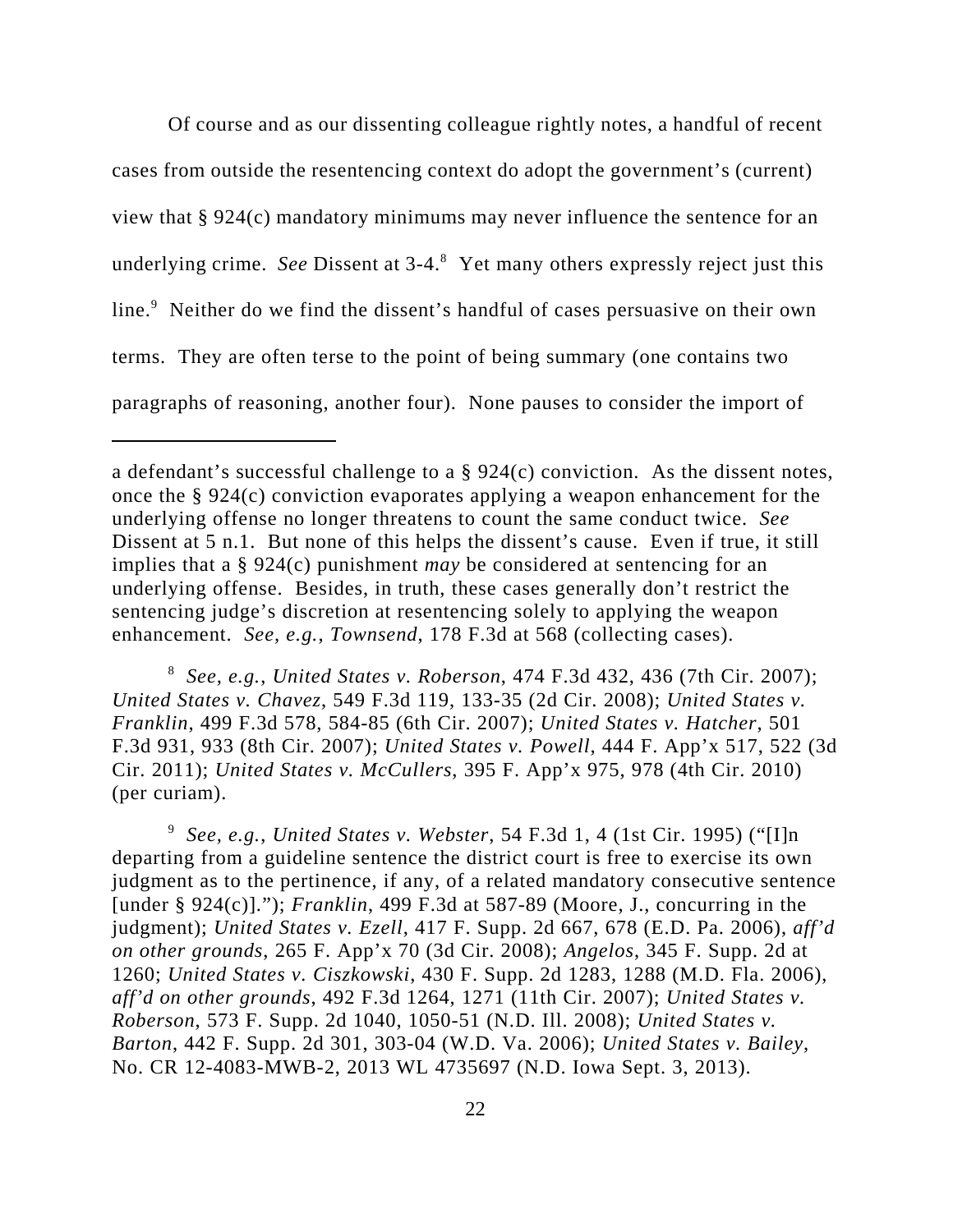§ 3661. None addresses § 924(c)'s demand only that its sentences run consecutively to *any* other sentences, in addition to *whatever* punishment is "provided for" underlying offenses, without purporting to provide that punishment itself or affect its length. All overlook § 1028A, failing to consider the fact their interpretations of  $\S 924(c)$  effectively render  $\S 1028A(b)(3)$ superfluous. None repudiates (or even mentions) the many cases — including cases from these very same courts — treating  $\S 924(c)$  and underlying sentences as properly interrelated when the government seeks resentencing after the defendant's § 924(c) conviction is vacated. One case even seems to treat the sentencing guidelines as binding rather than advisory.

Neither can anyone be expected to remain insensible to the anomaly the government's notably inconsistent advocacy on this issue would seem to invite. On the one hand, the government seems to think that when a sentencing judge shows any sign of accounting for  $\S 924(c)$  by reducing prison time for an underlying offense, it can object and require the latter sentence to be independently calculated (and in all likelihood longer). On the other, the government presumably wishes to preserve the option to insist on the recalculation (and in all likelihood the lengthening) of underlying offense sentences should any § 924(c) convictions be overturned, because whether or not the sentencing court showed any sign of doing so it did consider the § 924(c) sentence in its § 3553(a) analysis for the underlying crime. But it seems to us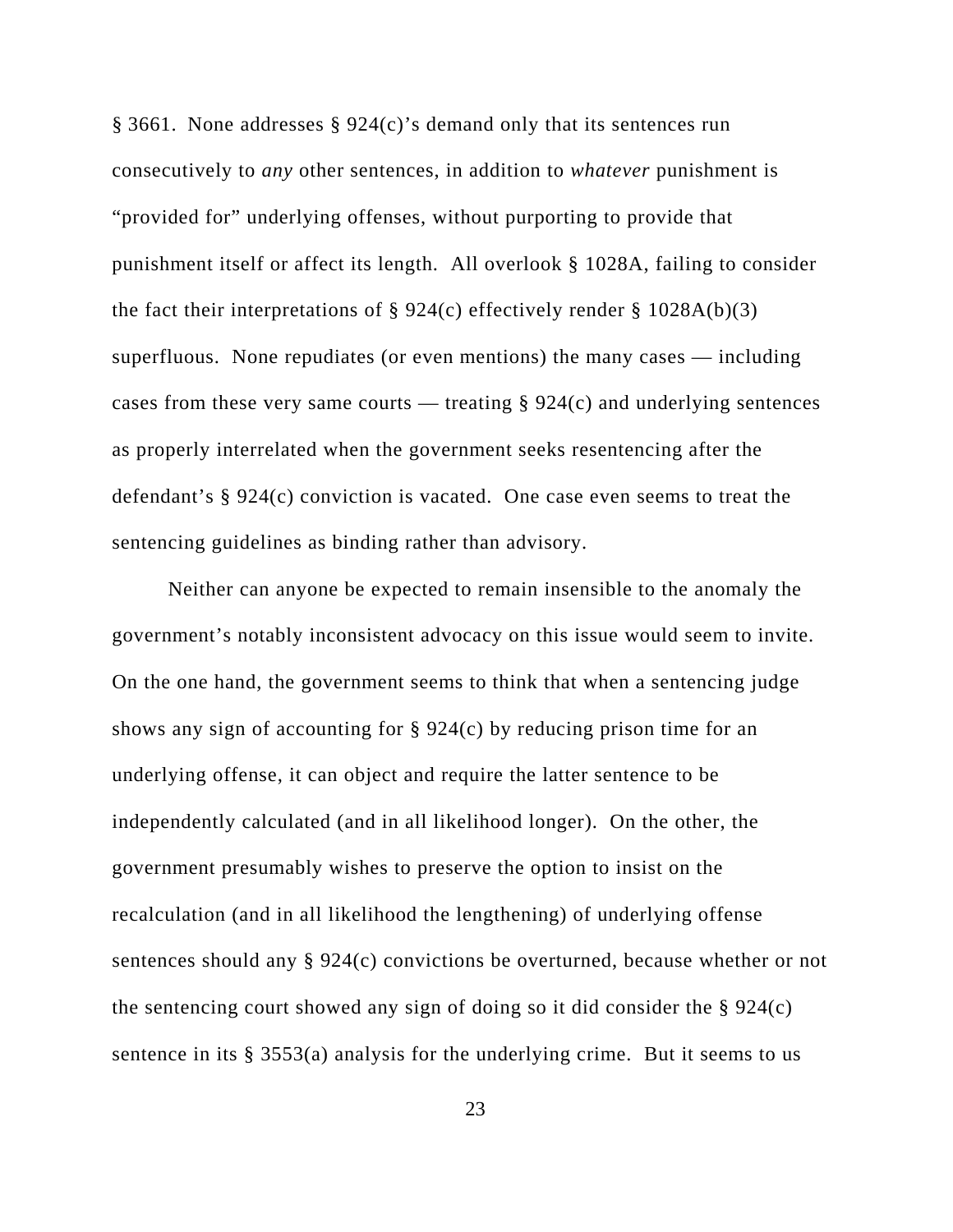that district courts either may lawfully consider § 924(c) when sentencing for underlying offenses under  $\S$  3553(a) or they may not. Surely (hopefully) the government does not mean to suggest a district court may consider a § 924(c) sentence only when that helps it win longer prison terms.

\*

With so much against it in the text and structure of the relevant statutes, with so little support from administrative or case law authorities, the government is left with a vague purposive argument. Because Congress meant to be "severe" in punishing § 924(c) for gun convictions with long mandatory minimum sentences, we should *also* ensure "severity" by precluding district courts from taking § 924(c) sentences into account even when they are engaged in sentencing for separate convictions under § 3661 and § 3553(a). *Cf.* Dissent at 2. If there's any doubt about how best to interpret § 924(c), we should opt for the more severe option to effect (presumed) congressional intent: a sort of rule-of-severity interpretive canon, if you will.

This suggestion commits the logical mistake of overgeneralization. Because the statute may command severity in one way (lengthy mandatory minimums for gun convictions) the government surmises we should be severe in another way too (upending normal sentencing procedure for related crimes). But that much doesn't follow. Rather than attempt to divine some abstract purposes the government surmises Congress sought to achieve and then force all the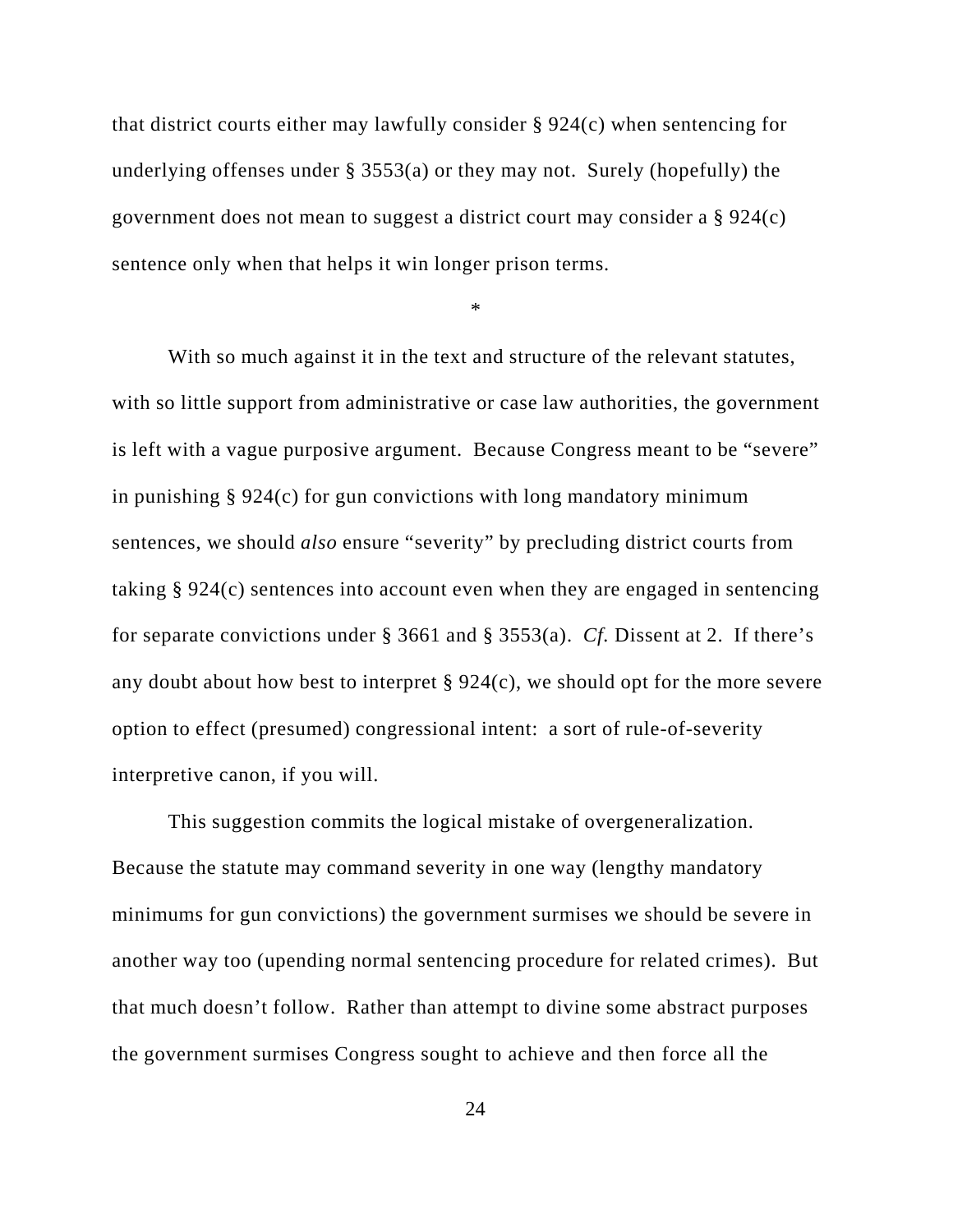statute's provisions into their service, courts owe respect first and foremost to "the means [Congress] has deemed appropriate, and prescribed, for the pursuit of those purposes." *MCI Telecomm'ns Corp. v. Am. Tel & Tel. Co.*, 512 U.S. 218, 231 n.4 (1994). After all, it's a rare statute that pursues a single purpose unrelentingly. In the real world, laws embody legislative compromises and seek to balance disparate interests. And it's hardly strange to think that Congress might have wished to preserve a degree of judicial discretion at sentencing discretion, after all, that both represents the historical norm and is itself embodied in congressional statutes. *See Bd. of Governors v. Dimension Fin. Corp.*, 474 U.S. 361, 374 (1986) ("Invocation of the 'plain purpose' of legislation at the expense of the terms of the statute itself . . . prevents the effectuation of congressional intent."); *Genova v. Banner Health*, 734 F.3d 1095, 1099 (10th Cir. 2013) ("[O]ne can go badly awry assuming . . . that *whatever* might seem to further a statute's primary objective must be the law." (citation and quotation marks omitted)).

Besides, even if the government's arguments about the import of § 924(c)(1)(A) and (c)(1)(D)(ii) might be thought by others to contain some ambiguous force we have failed to appreciate fully, we don't default to a presumption of severity but to the rule of lenity. The rule of lenity dictates that any doubts at the end of a thorough statutory investigation must be resolved for the defendant, any tie must go to the citizen, not the state. In our legal order it is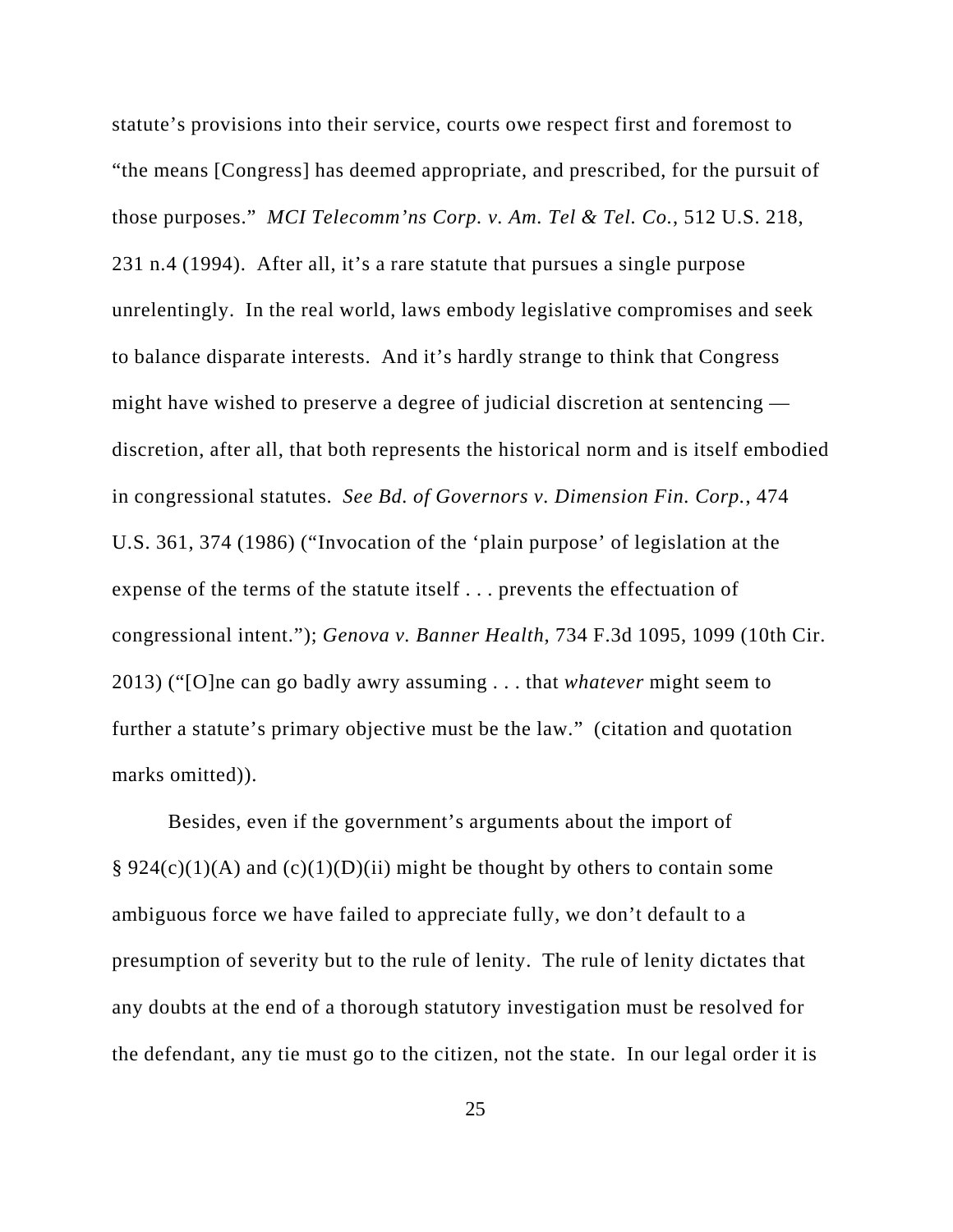not the job of independent courts to bend ambiguous statutory subsections in procrustean ways to fit the prosecutor's bill. *See, e.g.*, *Bifulco v. United States*, 447 U.S. 381, 387 (1980); *United States v. R.L.C.*, 503 U.S. 291, 305-06 (1992); *United States v. Universal C.I.T. Credit Corp*, 344 U.S. 218, 221-22 (1952).

The government's contrary argument brings to mind *Kimbrough v. United States*, 552 U.S. 85 (2007). There the trouble began when Congress set minimum and maximum sentences for cocaine offenses at a 100:1 powder-to-crack ratio. From this fact, the government inferred that courts sentencing *between* the minimum and maximum had to use the same 100:1 ratio. Though nothing in the statutory text compelled such a result, the government argued that anything less would've offended Congress's overarching (if unexpressed) purpose. The Supreme Court rejected that view emphatically because it "lack[ed] grounding" in the statutory text. 552 U.S. at 102. The statute in that case set sentencing floors and ceilings using a 100:1 ratio but said "nothing about the appropriate sentences within these brackets" and left those matters to the normal operation of § 3661 and § 3553(a). *Id.* at 102-03. Exactly the same holds true here. The statute in our case sets sentencing floors for gun crimes under § 924(c). We respect and enforce that direction. But nothing in § 924(c) speaks to the length of sentence a district court must issue for an underlying crime or the factors it may or must consider. The sort of restrictions the government seeks simply lack grounding in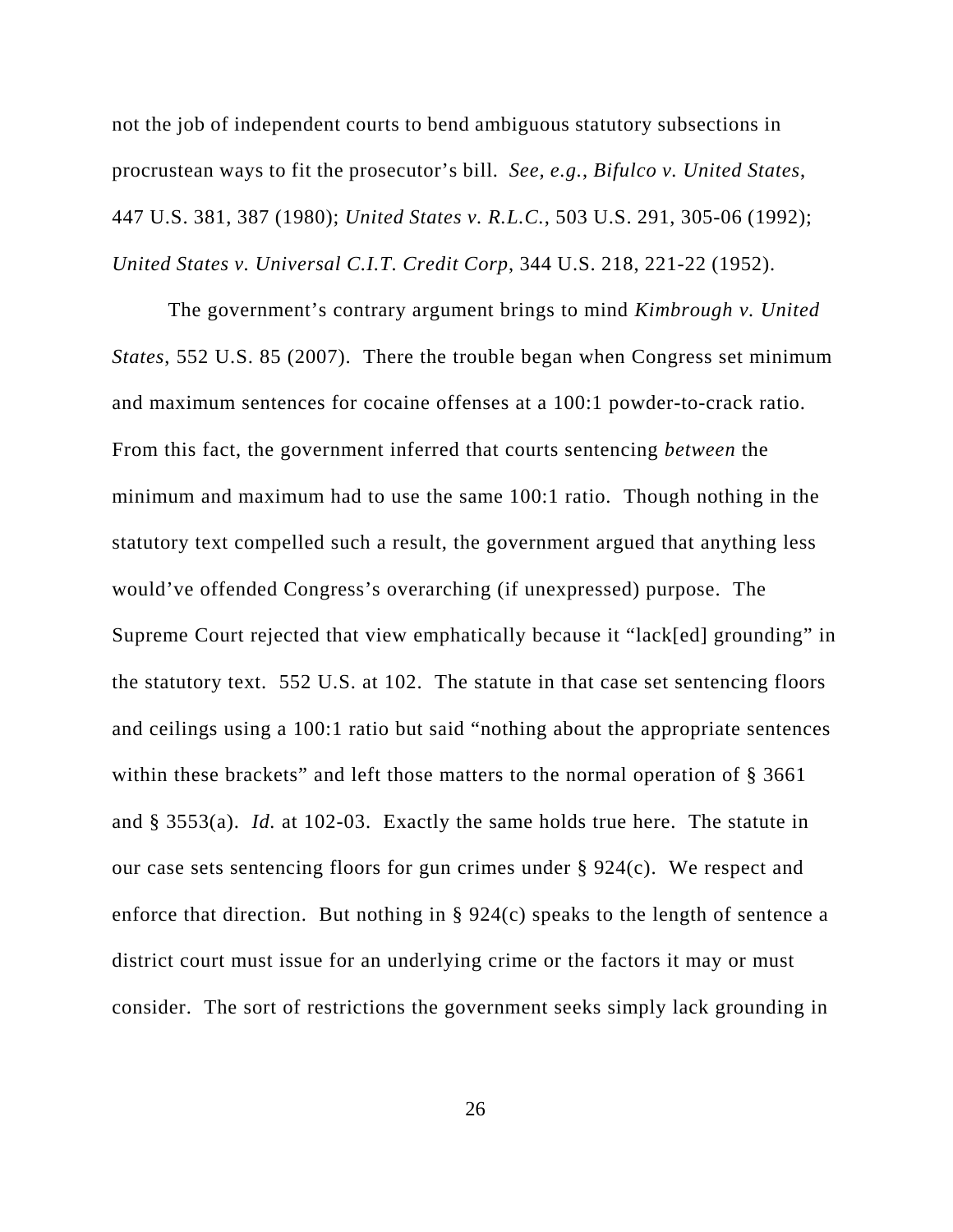statutory text. $10$ 

Having said so much to this point we should take care to emphasize what we have not said. If sentencing judges may take § 924(c) sentences into account when sentencing for underlying offenses, the dissent seems to worry as a pragmatic matter that nothing will prevent them from issuing shorter underlying offense sentences solely because they think the mandatory § 924(c) sentence "excessive." *See* Dissent at 3. But nothing we've said should be taken as suggesting a district court may issue a sentence based on nothing more than a policy disagreement with Congress about the length of the mandatory minimums it has prescribed. In this appeal, we recognize instead and only that the length of a § 924(c) sentence can at least sometimes bear legitimate relevance to the sentencing considerations (like the time needed to ensure the protection of the public) that Congress has statutorily directed courts to consider when sentencing for the underlying crime.

\*

 $10$  It may pose a nice question, too, just how far Congress may go, consistent with the Constitution's guarantees, in forcing a sentencing judge to disregard undisputed facts about a defendant. *See Pepper*, 131 S. Ct. at 1240 (noting that "both before and since the American colonies became a nation," courts have had "wide discretion in the sources and types" of information used to assist at sentencing). But, happily, it is a question we need not answer in this case because, as we've seen, nothing in the text of § 924(c) compels such a result.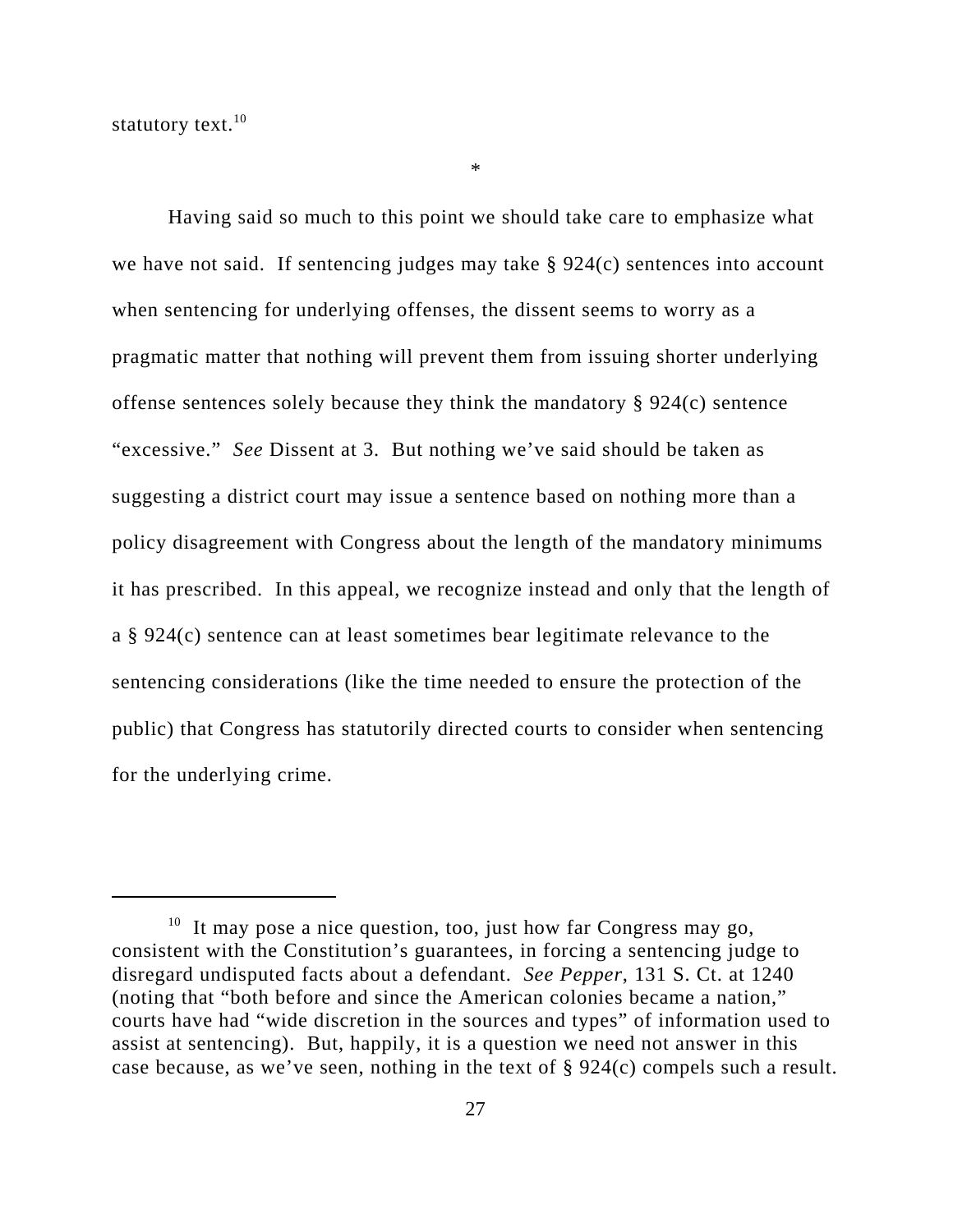Even here our point is exceedingly narrow. We don't mean to suggest that a district court *must* reduce a defendant's crime of violence sentence in light of a related § 924(c) sentence. We don't even mean to suggest a sentencing judge *should* determine what bottom-line aggregate sentence best serves her understanding of a just punishment for all of the defendant's crimes and then adjust the individual sentences to achieve that result. Instead, we acknowledge simply that a district court *may* at least sometimes find the length of a § 924(c) sentence relevant to the sentencing factors Congress has expressly directed it to consider when sentencing for an underlying crime. The government admits that a district court generally may find "other sentences" it has issued for related counts of conviction relevant when applying "§ 3553(a)'s broad categories of consideration" to ascertain an appropriate punishment for a remaining count of conviction. Gov't Br. 29. Today we hold only that nothing in § 924(c) upends this traditional principle.

To be sure, allowing districts court to consider a § 924(c) conviction and sentence for *proper* purposes cannot guarantee that none will ever consider a § 924(c) conviction and sentence for *improper* purposes. But that sort of problem is always present at sentencing — it's always possible courts might reduce or increase a sentence for reasons not authorized by law. And the solution for that problem is already in hand: we engage in appellate review of sentences to guard against such abuses of discretion. *See* 18 U.S.C. § 3742. Courts of appeals are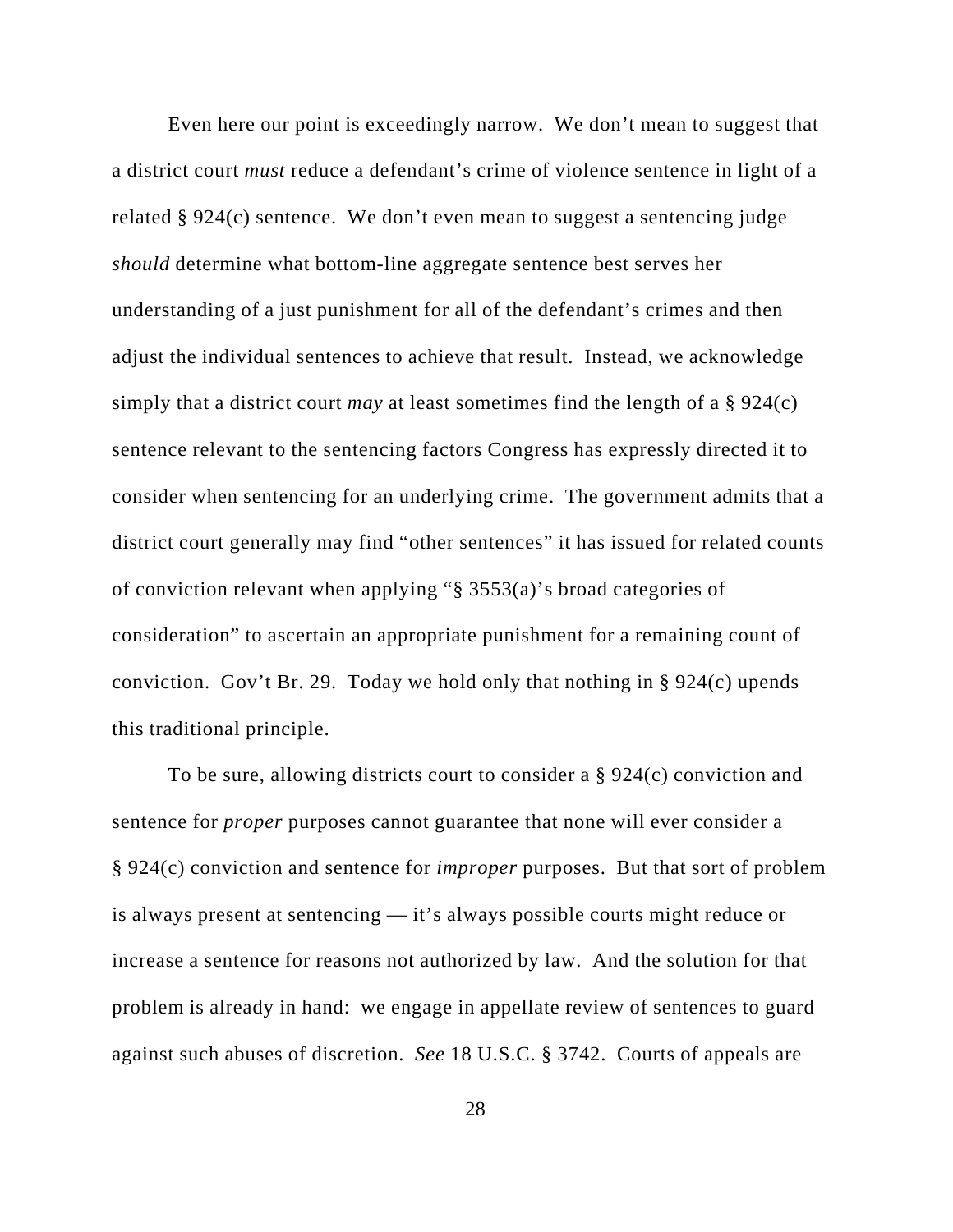fully empowered to intervene when a district court bases a sentence solely on hostility to Congress's laws (including  $\S 924(c)$ ) rather than a good-faith application of Congress's laws (including  $\S$  3553(a)), or when a court's attempts to apply sentencing law yield a result outside the realm of the reasonable. *See, e.g., Gall v. United States, 552 U.S. 38, 51 (2007).*<sup>11</sup>

Worries that district courts might abuse the discretion afforded them by law may be reason enough to permit appellate review, but they aren't reason enough to withdraw that discretion in defiance of the plain text of the relevant statutory authorities. Maybe we can debate whether in other areas the law is or should be written with an eye to the likely reaction of the "bad man." *Compare* Oliver Wendell Holmes, Jr., *The Path of the Law*, 10 Harv. L. Rev. 457, 459-61 (1897) (suggesting yes), *with* H.L.A. Hart, *The Concept of Law* 40 (3d ed. 2012) (suggesting no). But surely we have not yet arrived at the day when appellate judges feel the need to adorn sentencing statutes with new language of their own hand out of concern for the "bad district judge."<sup>12</sup>

 $11$  So, for example, we suspect it will be a good deal harder for a judge striving to follow § 3553(a) to sustain a sincere judgment that zero years provides "sufficient, but not greater than necessary" punishment for an underlying offense when the  $\S 924(c)$  gun sentence is 5 years — as in our colleague's hypothetical example — than when it's the 35 years Mr. Smith faces or still longer terms defendants in other cases have confronted. *See* Dissent at 1. And on appellate review, such a judgment (whether sincere or not) might again be harder to sustain.

 $12$  Even if we were tempted to manufacture a rule based on a cynical assumption about the nefarious hidden motives of sentencing judges, the government's proposal in this case would do little to address the perceived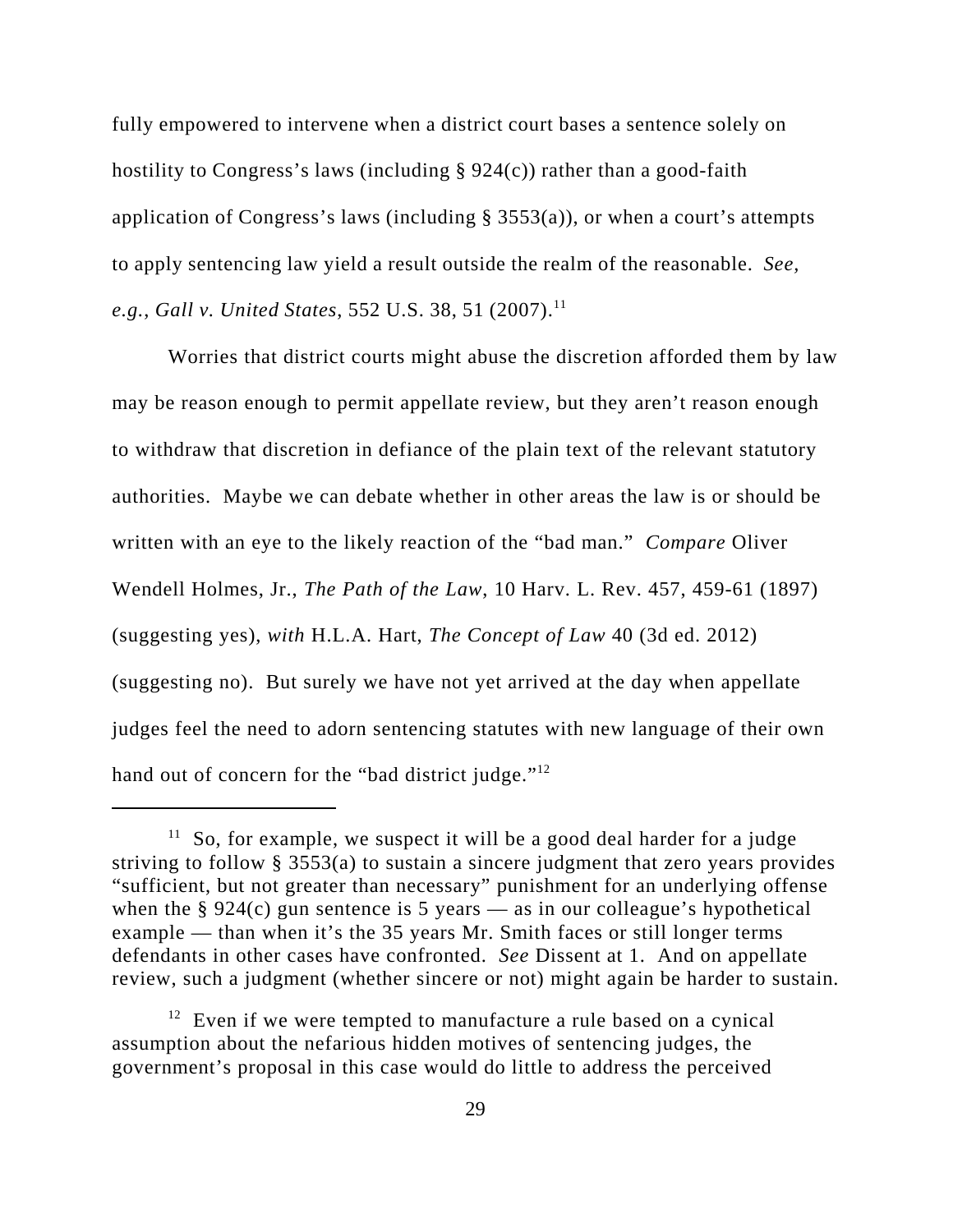At the end of this long road, it is apparent to us that nothing in current law prohibits a district court's considering a § 924(c) conviction and sentence when seeking to assign a just punishment for a related crime of violence. Sentencing in this context may proceed just as it does elsewhere, with a humble recognition that "no more difficult task confronts judges than the determination of punishment" and "[e]ven the most self-assured judge may well want to bring to his aid every consideration that counsel for the accused can appropriately urge." *Carter v. Illinois*, 329 U.S. 173, 178 (1946).<sup>13</sup>

problem. A "bad judge," after all, could just as easily reduce the sentence for an underlying crime out of sheer dislike of  $\S 924(c)$  — or for any number of impermissible reasons — all while insisting on the record that his decision was influenced only by lawful factors.

 $13$  There remains one final matter we must address. Mr. Smith also argues the district court erred by admitting testimony from a forensic firearm and toolmark examiner. Firearm toolmark analysis has recently come under attack for depending on subjective judgment, rarely using control weapons, and risking an observer effect. *See, e.g.*, *United States v. Taylor*, 663 F. Supp. 2d 1170, 1179 (D.N.M. 2009); *United States v. Green*, 405 F. Supp. 2d 104, 119-23 (D. Mass. 2005); *see also* Nat'l Research Council, *Strengthening Forensic Science in the United States: A Path Forward* 150-55 (2009). The problem is, Mr. Smith made plain at oral argument that he doesn't challenge the expert's admission in this case on substantive grounds: he argues only that the district court should have held a hearing before allowing his testimony rather than inviting the parties' submissions on paper. But Mr. Smith identifies no evidence or argument he wanted to place before the court in person that he wasn't able to put forth on paper. If the district court erred at all, then, Mr. Smith gives us no reason to think the error was anything but harmless. And we won't require a new proceeding in the district court when there's so little reason to doubt "the existing one reached the right result." *StorageCraft Tech. Corp. v. Kirby*, 744 F.3d 1183, 1191 (10th Cir. 2014); *see also Kinser v. Gehl Co.*, 184 F.3d 1259, 1271-72 (10th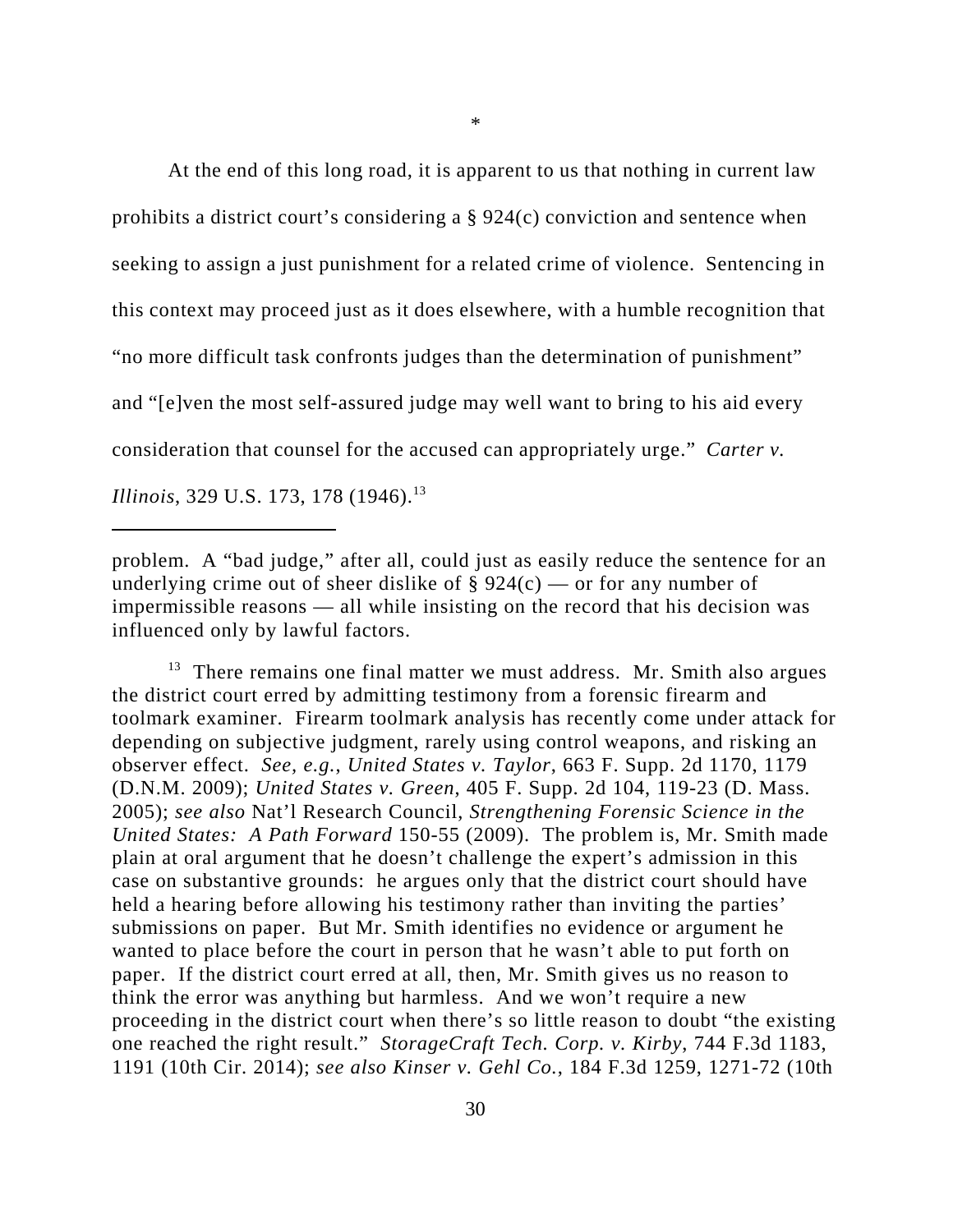The conviction is affirmed but the case is remanded for resentencing consistent with the terms of this opinion.

Cir. 1999), *abrogated in part on other grounds by Weisgram v. Marley Co.*, 528 U.S. 440 (2000).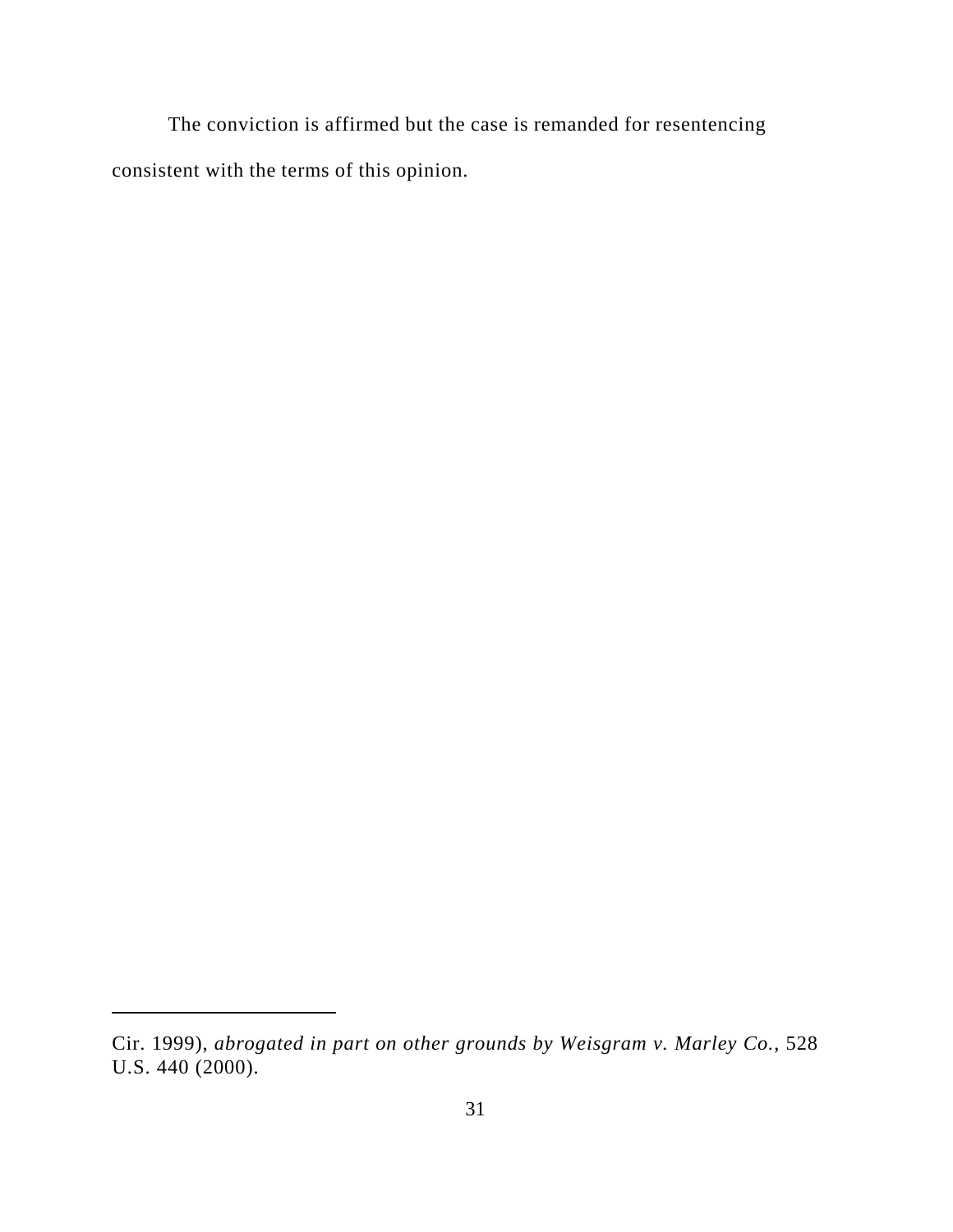#### 13-1112, United States v. Smith

**LUCERO**, J., concurring in part, dissenting in part.

 My colleagues ask: "Must a sentencing court studiously ignore one of the most conspicuous facts about a defendant when deciding how long he should spend in prison?" (Majority Op. 1.) That might be an interesting question to address, but as I see it, the real question presented in this appeal is whether the plain language of 18 U.S.C. § 924(c) allows a trial court to reduce a defendant's sentence for an underlying crime of violence based on concerns that the statutorily prescribed § 924(c) sentence is too harsh. Because Congress has mandated that § 924(c) sentences be imposed "in addition to" the sentence for an underlying crime of violence, I would answer that question in the negative.

 Consider a district court judge who, after weighing the factors set forth in § 3553(a), determines that a defendant convicted of robbery should be sentenced to five years' imprisonment. Upon announcing his intent to impose the sentence, the prosecutor interjects that the defendant has also been convicted of using a firearm during and in relation to a crime of violence under § 924(c), which carries a five-year minimum. The judge acknowledges that he overlooked the § 924(c) count, but rules that a total sentence of five years is nevertheless proper. Because the § 924(c) sentence must be imposed consecutive to the robbery sentence, the district court revises the robbery sentence down to zero.

Under these circumstances, no one would describe the  $\S 924(c)$  sentence as having been imposed "in addition to" the robbery sentence, as  $\S 924(c)(1)(A)$  requires. Nonetheless, the majority concludes that this type of procedure would not violate the text

-1-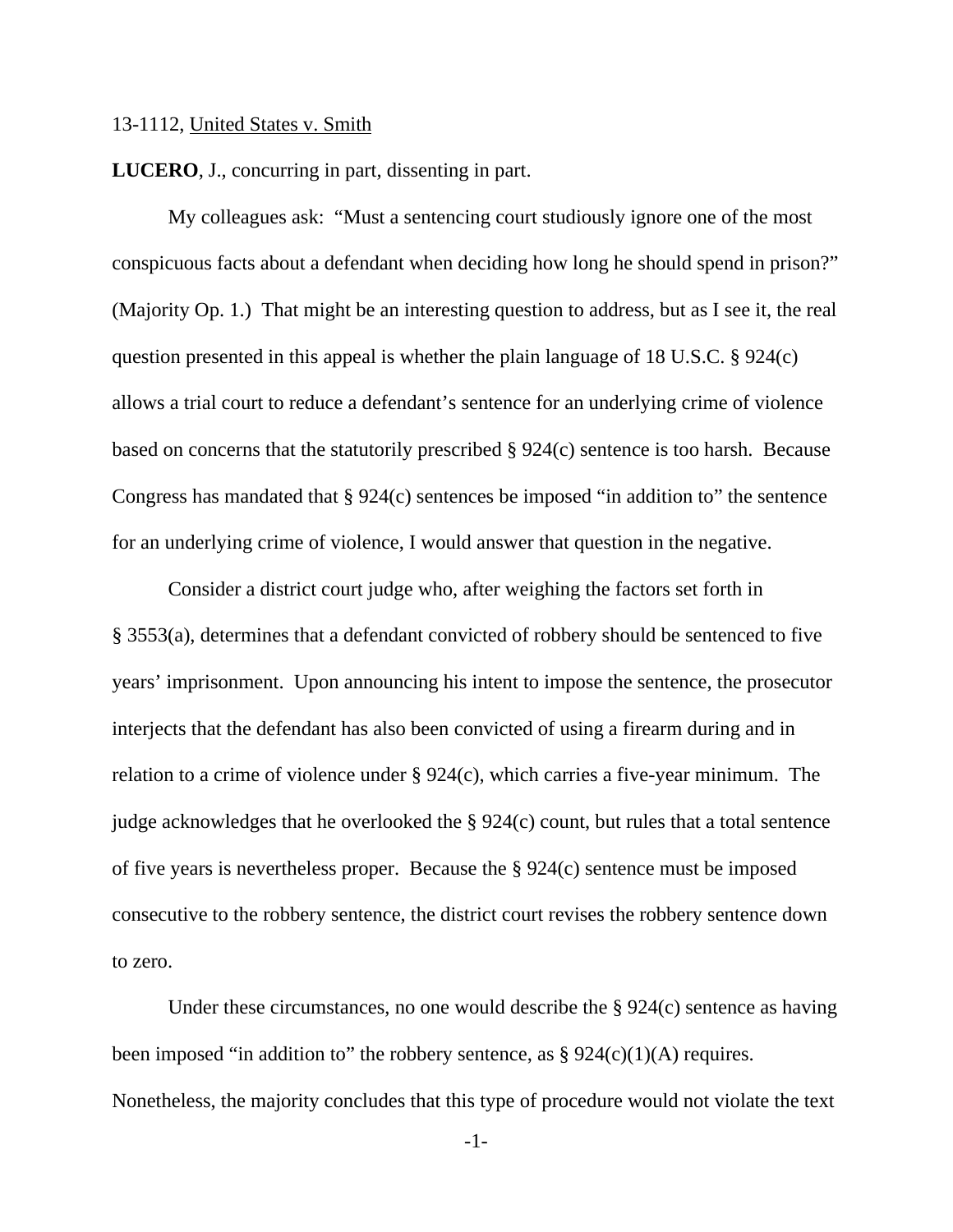of § 924(c). Because the unambiguous statutory language precludes such a result, I respectfully dissent.

 Mandatory minimum sentences contained in § 924(c) have been described as "extremely severe," United States v. T.M., 413 F.3d 420, 426 (4th Cir. 2005), "draconian," United States v. Hebert, 131 F.3d 514, 526 (5th Cir. 1997) (DeMoss, J., dissenting in part), and "unjust, cruel, and irrational," United States v. Angelos, 345 F. Supp. 2d 1227, 1263 (D. Utah 2004). It is difficult to quibble with these statements. The Judicial Conference of the United States, the U.S. Sentencing Commission, and the American Bar Association have all urged Congress to reconsider the prudence of lengthy mandatory minimums. See United States v. Bowen, No. CR-10-204, 2012 U.S. Dist. LEXIS 50670, at \*24-44 (E.D. La. Apr. 11, 2012) (unpublished) (collecting commentary).

 Despite the problems with § 924(c), "[i]t is well established that when the statute's language is plain, the sole function of the courts—at least where the disposition required by the text is not absurd—is to enforce it according to its terms." First Nat'l Bank v. Woods (In re Woods), 743 F.3d 689, 694 (10th Cir. 2014) (quotation omitted). Mandatory minimums in §  $924(c)(1)(A)$  must be imposed "in addition to the punishment provided for [an underlying] crime of violence or drug trafficking crime," § 924(c)(1)(A), and "[n]otwithstanding any other provision of law," may not "run concurrently with any other term of imprisonment imposed on the person, including any term of imprisonment imposed for the crime of violence or drug trafficking crime during which the firearm was used, carried, or possessed,"  $\S$  924(c)(1)(D).

-2-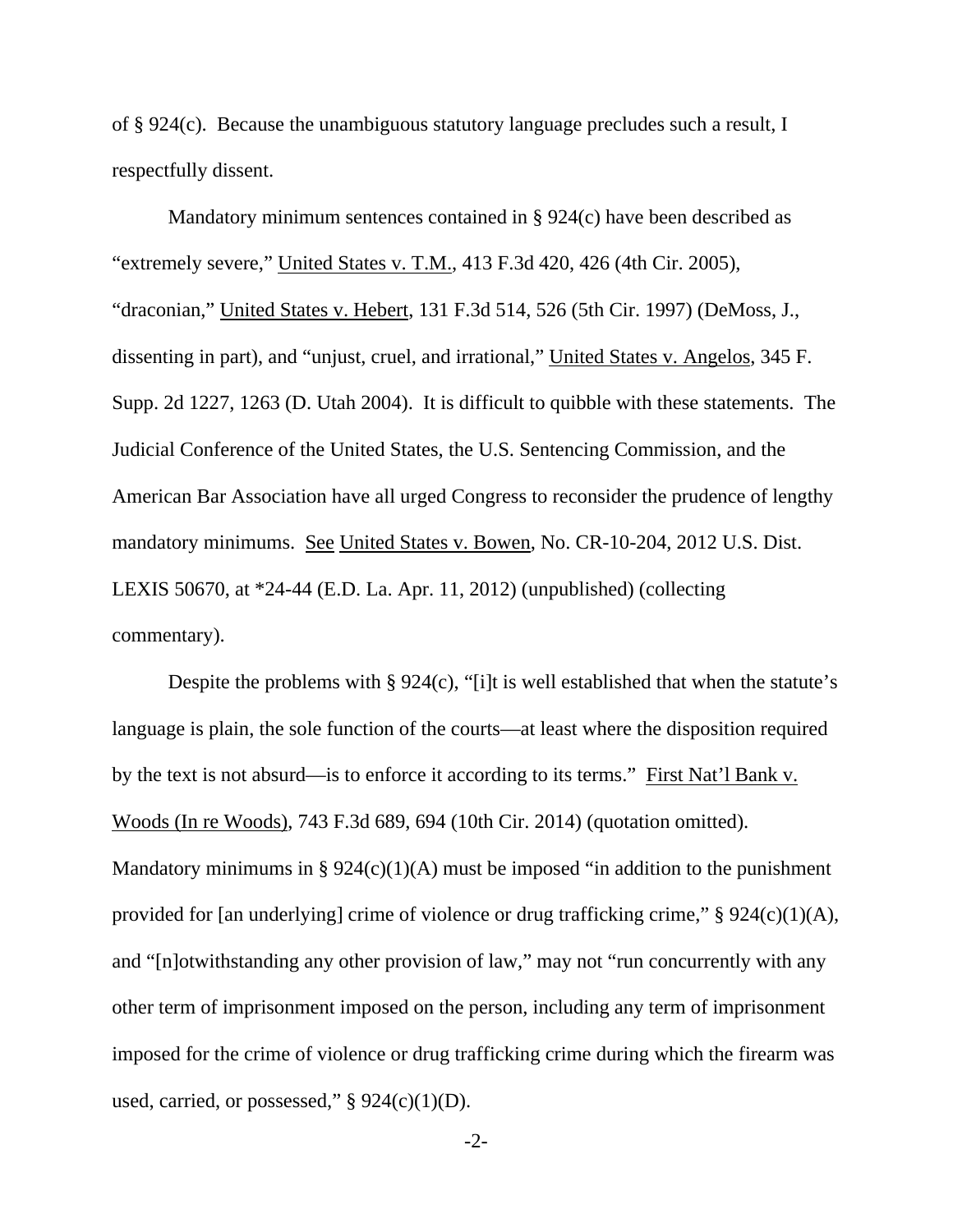As the foregoing hypothetical illustrates, accepting Smith's argument would permit district courts to reduce or even replace an otherwise proper sentence for an underlying crime of violence based on the court's concern that the mandatory minimum is excessive. I agree with the vast majority of circuits to have considered this issue that such a procedure violates the unambiguous command that § 924(c) sentences be imposed "in addition to" the sentence for an underlying crime of violence. See United States v. Chavez, 549 F.3d 119, 135 (2d Cir. 2008) ("[A] sentencing court is required to determine the appropriate prison term for the count to which the  $\S 924(c)$  punishment is to be consecutive; and if the court reduces the prison term imposed for that underlying count on the ground that the total sentence is, in the court's view, too severe, the court conflates the two punishments and thwarts the will of Congress that the punishment imposed for violating § 924(c) be 'addition[al]' and 'no[t]  $\dots$  concurrent[].'"); United States v. Hatcher, 501 F.3d 931, 933 (8th Cir. 2007) (sentencing court could not permissibly "conflate[] the sentences for the § 924(c) offenses and the related [underlying] crimes"); United States v. Franklin, 499 F.3d 578, 583 (6th Cir. 2007) ("This statutory language reflects the intent of Congress that the  $\S 924(c)(1)$  sentence must be imposed 'in addition to' a reasonable guideline range sentence."); United States v. Roberson, 474 F.3d 432, 436 (7th Cir. 2007) ("[T]o use the presence of a section 924(c)(1) add-on to reduce the defendant's sentence for the underlying crime would be inconsistent with Congress's determination to fix a minimum sentence for using a firearm in [the underlying crime]."); see also United States v. Powell, 444 F. App'x 517, 522 (3d Cir. 2011) (unpublished) ("The District Court properly refused to give any weight to the severity of the statutory

-3-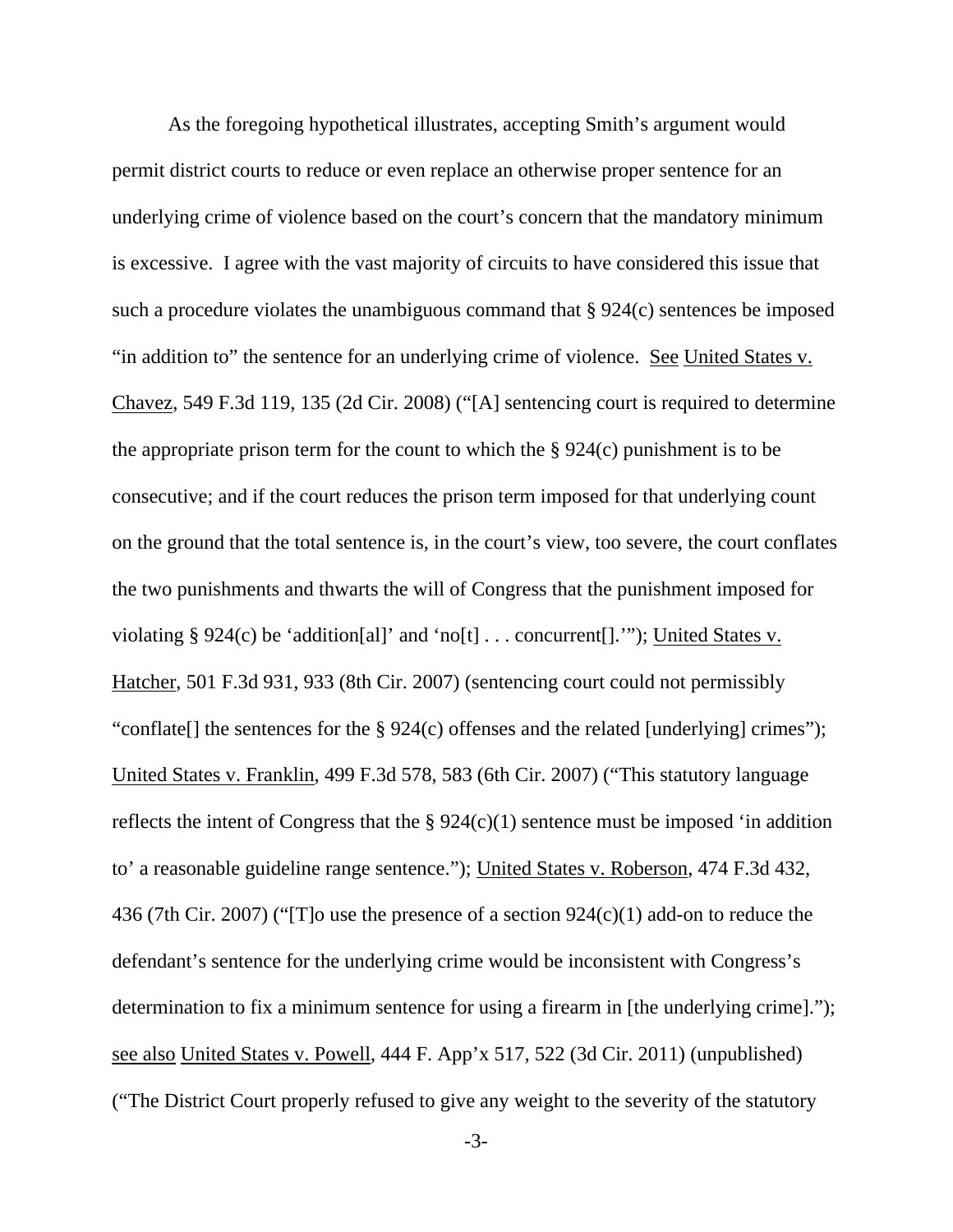minimum sentences for the § 924(c) counts when determining the sentence for the [underlying] counts."); United States v. McCullers, 395 F. App'x 975, 978 (4th Cir. 2010) (unpublished) ("[U]nder § 924(c), a defendant is first sentenced for the underlying drug trafficking offense, without consideration for the applicable consecutive sentences related to the firearm violations."). But see United States v. Webster, 54 F.3d 1, 4 (1st Cir. 1995) ("[I]n departing from a guideline sentence the district court is free to exercise its own judgment as to the pertinence, if any, of a related mandatory consecutive sentence.").

 The majority cites to §§ 3553 and 3661, which set the general sentencing policies district courts must follow. (Majority Op. 4-9.) I agree that § 924(c) strays from these general policies, and from our history of individualized judicial sentencing practices. (See Majority Op. 4-5.) But "specific statutory provisions prevail over more general provisions." United States v. Burke, 633 F.3d 984, 989 (10th Cir. 2011) (quotation omitted). And Congress may impinge upon judicial discretion by setting mandatory minimums. See United States v. Hatch, 925 F.2d 362, 363 (10th Cir. 1991).

 In addition to the general statutory provisions, the majority relies on 18 U.S.C. § 1028A, another mandatory minimum that includes language similar to § 924(c), but adds the proviso that "a court shall not in any way reduce the term to be imposed for [an underlying] crime so as to compensate for, or otherwise take into account, any separate term of imprisonment imposed or to be imposed for a violation of this section." § 1028A(b)(3). If the "in addition to" language contained in both § 924(c) and § 1028A were enough, the majority concludes, this latter proviso would be superfluous. (Majority

-4-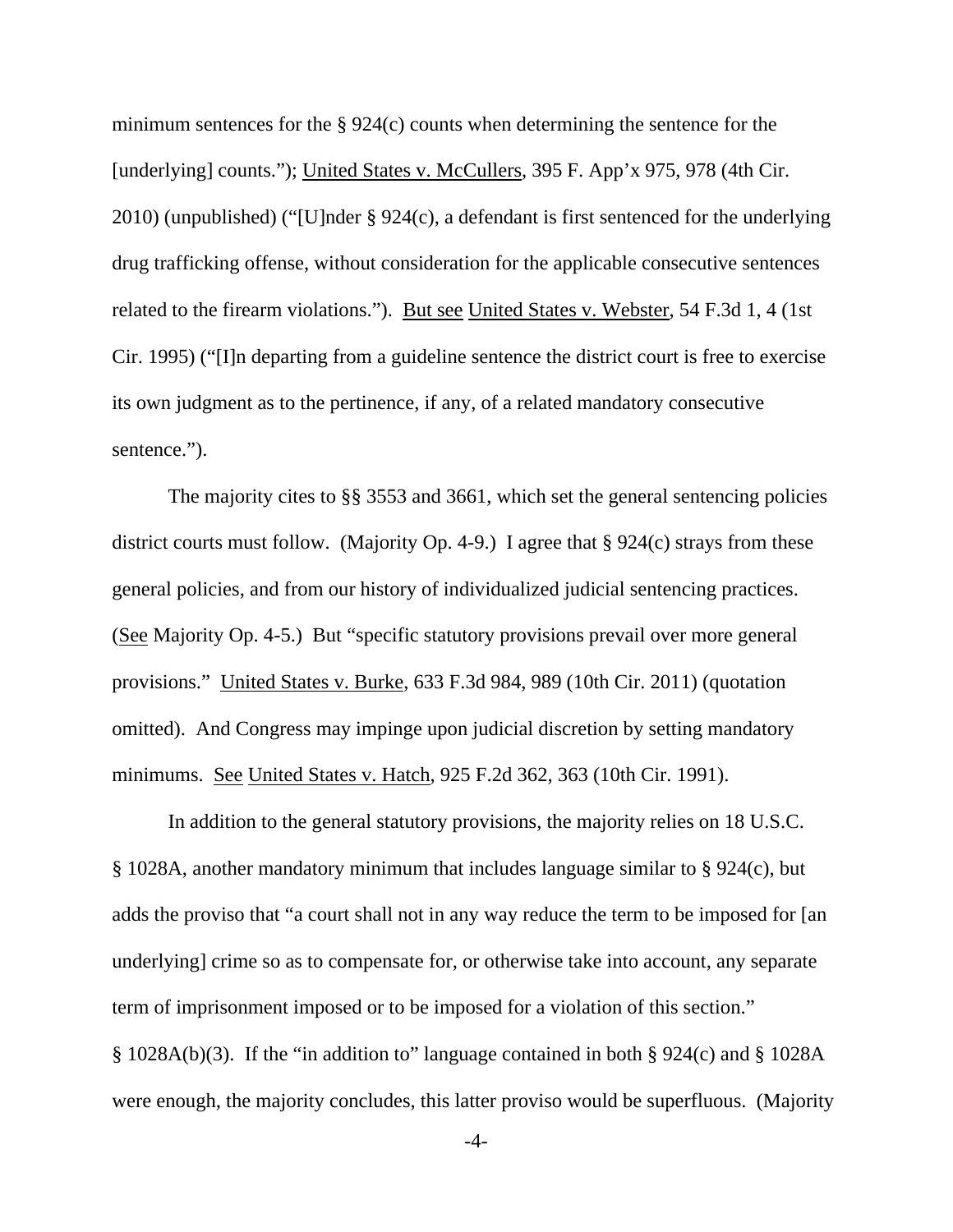Op. 14-15.) But Congress may include technically unnecessary language out of an abundance of caution under the canon ex abundanti cautela. See Marx v. Gen. Revenue Corp., 668 F.3d 1174, 1183 (10th Cir. 2011). Indeed, the legislative history of § 1028A indicates that Congress directed the mandatory minimum to be imposed "in addition to any term of imprisonment for the underlying offense," and included subsection (b)(3) "to ensure the intent of th[e] legislation is carried out." H.R. Rep. No. 108-528, at 10 (2004), reprinted in 2004 U.S.C.C.A.N. 779, 785-86. That Congress chose a belt-and-suspenders approach in one statute does not render suspenders alone insufficient.

 Finally, the majority cites to a Guidelines application note, U.S.S.G. § 2K2.4, cmt. n.4, which provides that a sentencing enhancement for using a firearm should not be applied to an underlying crime of violence if the defendant is also convicted under § 924(c). (See Majority Op. 18-19.)<sup>1</sup> Whether this note is consistent with the statute is a reasonable question, but not one before us. It may be that the application note permissibly allows for consideration of a § 924(c) conviction rather than a § 924(c) sentence given that its treatment of the enhancement does not vary based on which of § 924(c)'s several mandatory minimum sentences applies. In any event, a Guidelines

<sup>&</sup>lt;u>1</u> <sup>1</sup> The availability of this enhancement for an underlying crime of violence absent a § 924(c) conviction explains most of the cases discussing the legal relatedness of the two charges. (See Majority Op. 21  $\&$  n.6.) These cases concern resentencing for defendants whose § 924(c) convictions were vacated. See, e.g., United States v. Mendoza, 118 F.3d 707, 710 (10th Cir. 1997). But see United States v. Watkins, 147 F.3d 1294, 1296-97 (11th Cir. 1998) (holding that the availability of the  $\S 2D1.1(b)(1)$  enhancement is not "an integral component of the court's jurisdiction to resentence on unchallenged counts" after a § 924(c) conviction is vacated).